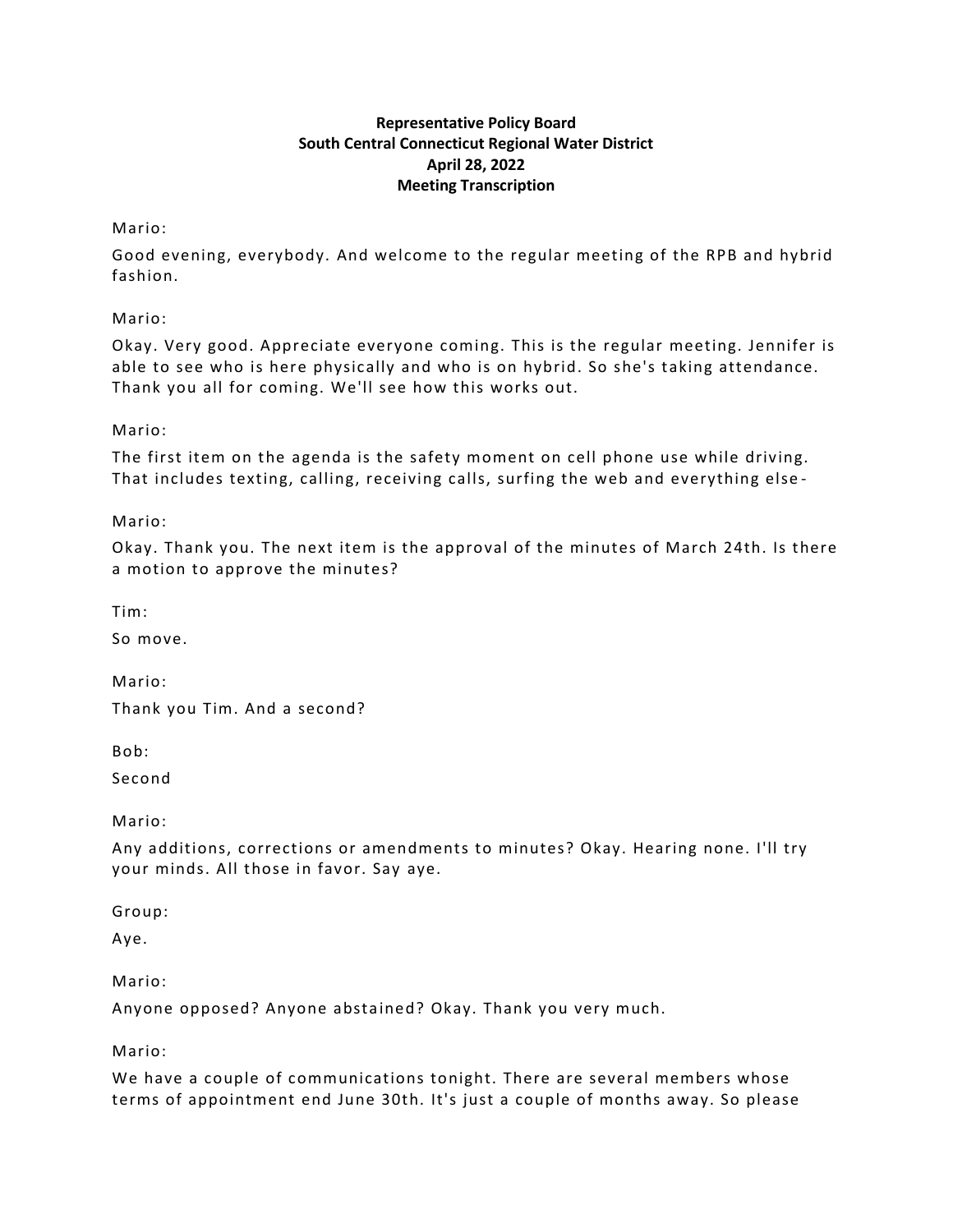contact your first selectman, your mayor, your board of sel ectman, whatever your political body is to get reappointed.

## Mario:

Mr. Clifford, Mr. Slocum, Mr. Pepe, Mr. Mongillo, Mr. Smith, Mr. Resig no, and Mr. Horbal. Hopefully, you will get yourselves reappointed. We will be sending a note to let your first selectman or mayor know that your term is coming to a close and that it's time for a reappointment. Giving you a heads up so you can maybe make that contact.

Mario:

We're still looking for volunteers for the RPB Nominating Committee for RPB officers. Charles Havrda has volunteered. And I guess when he's volunteered, nobody else wanted to, so I'm not sure.

Mario:

Greg:

So please contact me or Jennifer, unless you want to throw your name in the ring right now.

This is Greg. I'll be happy to serve.

Brian: This is Brian. Brian [00:05:42].

Michelle: Michelle [00:05:44].

Mario:

Very good. Thank you all. If we need any extras, we will twist your arm in the near future.

Mario:

I have another item that's not on the agenda. We had budget hearings and we talked about sequencing of some of the capital projects. My understanding is that there is a slight adjustment in the order of capital projects that will be coming to us.

Mario:

The Lake Whitney Dam design will be the next meeting that will be or next application we will be seeing. And the CIS application will then follow that. So those two have been changed and we're being asked to take a look at the Lake Whitney Dam design when we receive it and do that-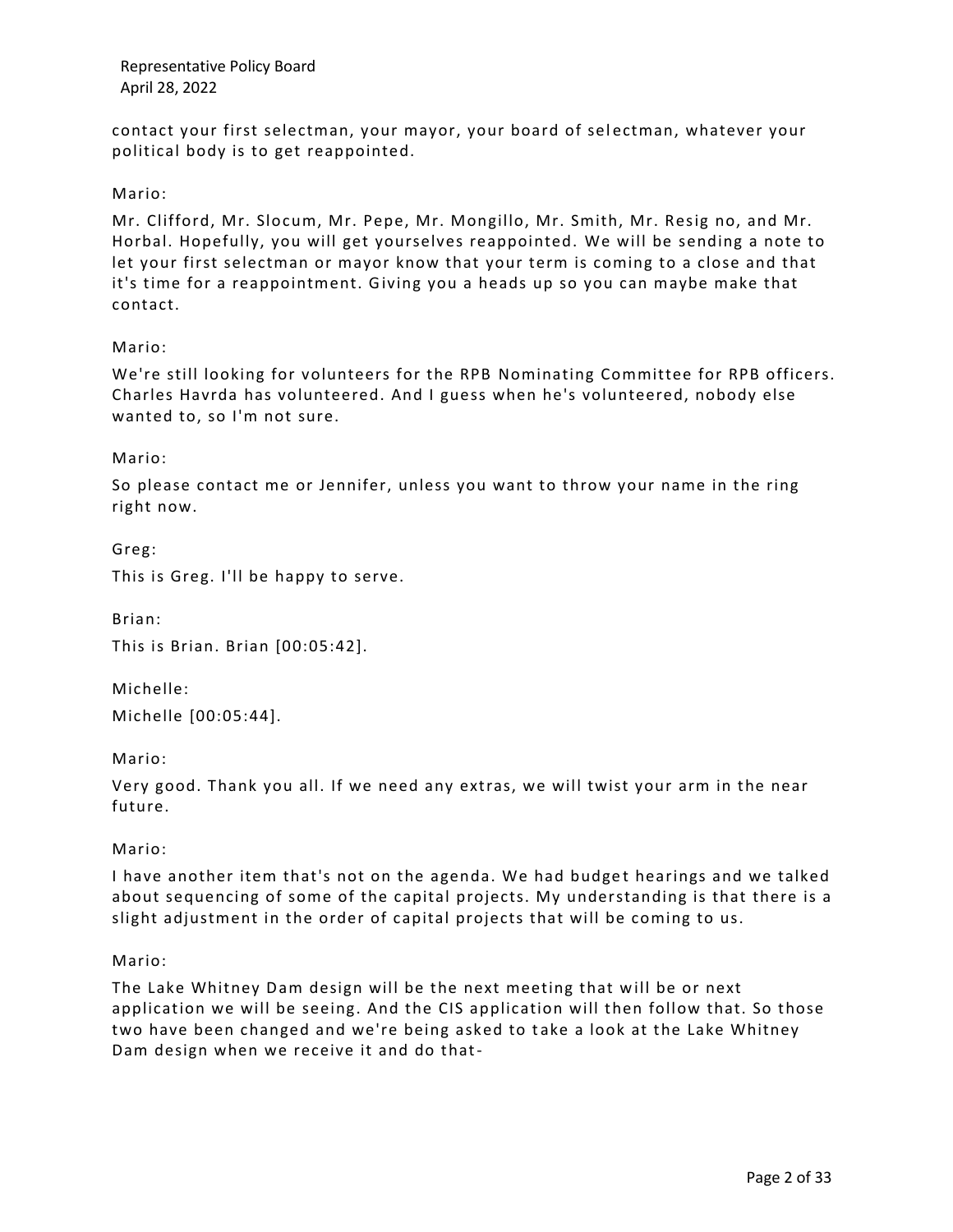Mario: Slightly expedited session so-

Mario:

Okay. All right. We'll continue on. Okay. Items for consideration and action.

Mario:

The first item is the finance committee's recommendation regarding the mode and treatment and completeness of the Water Treatment Plant Valve Replacement Program. Mr. Slocum please.

Tim:

Thank you, Mr. Chair.

Tim:

This is a proposed resolution dated April 28th, 2022. Whe reas South Central Connecticut Regional Water Authority on April 1st 2022 filed an application with the Representative Policy Board, for the Water Treatment and Valve Replacement Program. Lake Gaillard Water Treatment Plant Filter Influent Valve Replacements Project, located in North Branford, Connecticut.

Tim:

The application and whereas the Finance Committee of the Representative Policy Board reviewed the application recommended that the application be accepted by the RPB as complete. And whereas the Finance Committee recommended that a public hearing be conducted by the presiding member.

Tim:

And whereas the RPB accepts said application as complete and schedule said application for public hearing in accordance with special act 77 -98 as amended and the RPB bylaws and rules of practice.

## Tim:

Now, therefore [crosstalk 00:09:04] hereby accepts the authorities application and determines to hold a public hearing on the application to be conducted by a presiding member on May 26th, 2022 at 7:00 PM and resolve further that the chairperson is hereby directed to give notice of said hearing in accordance with section 11 rules of practice as amended [inaudible 00:09:35] solution.

## Mario:

And we have a second, Ms. Young. Thank you.

#### Mario:

Okay. Discussion on the motion.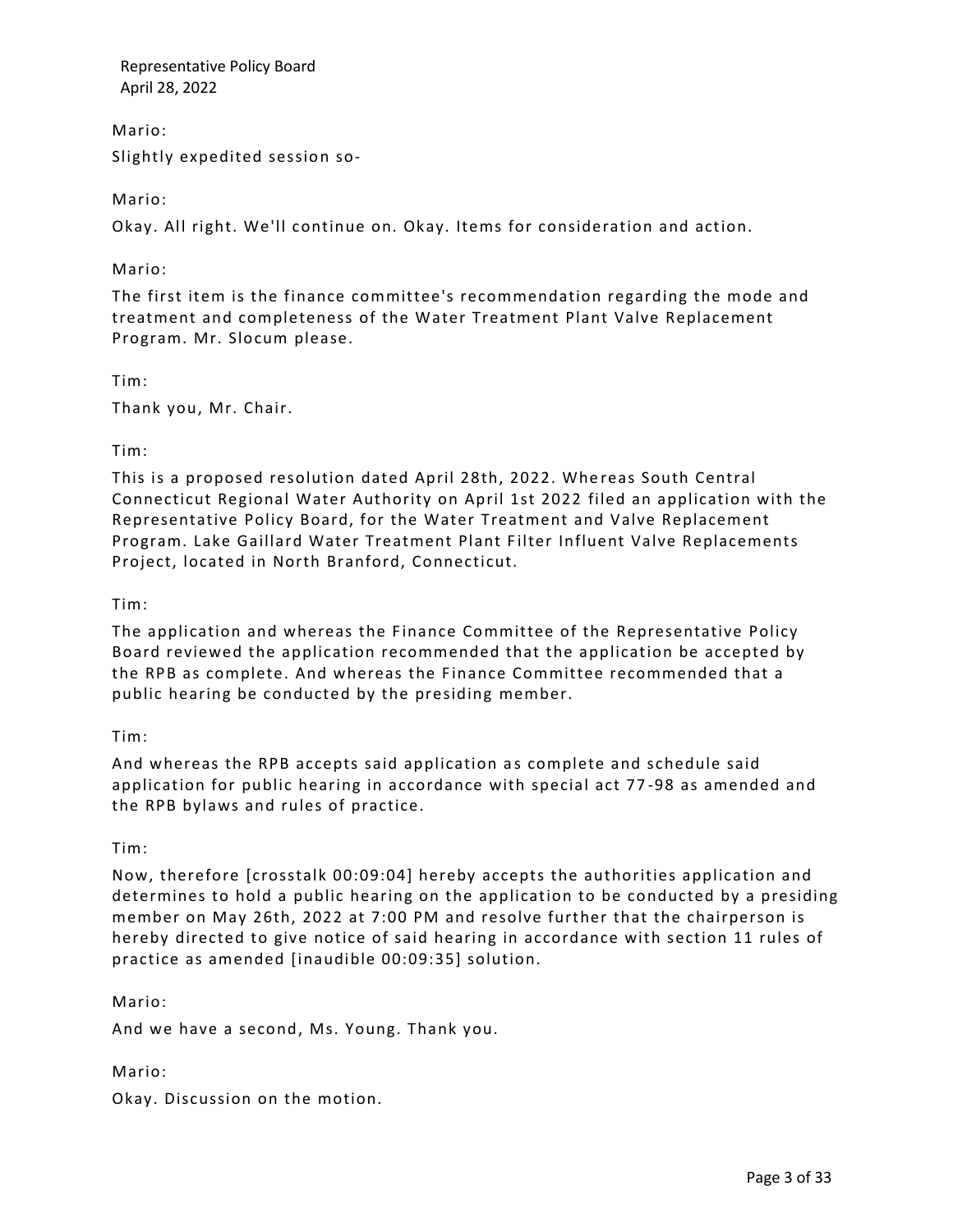Tim:

Finance committee had met on this matter and had discussed it. We had a presentation, obviously, it makes sense to advance it for every reason we can imagine, but if staff wants to speak further to it we welcome their input. Everyone else is happy with it.

Mario:

Any other comments by our RPB members? I am pleased to say that Mr. DeSantis has agreed to be the presiding member. Should we vote this forward? And Peter, you can't vote no now that you've accepted that. Okay. Hearing no more questions. All those in favor of scheduling the public hearing, say I.

Group:

Aye.

Mario:

All right. Opposed, and abstaining.

Mario:

Okay. Thank you very much. We'll schedule that and get the ... get that out.

Mario:

The next item of business is the RPB first quarter compensation for 2022. Is there a motion to accept this substantially?

Tom Clifford:

So moved, Tom Clifford.

Mario:

Thank you Tom.

Mario:

Second?

Tony: Tony. Yeah. Second.

Mario:

Thank you Tony.

Mario:

Any additions, corrections or amendments? All those in favor say I. [crosstalk 00:11:45]. Opposed and abstaining. Okay. Thank you very much.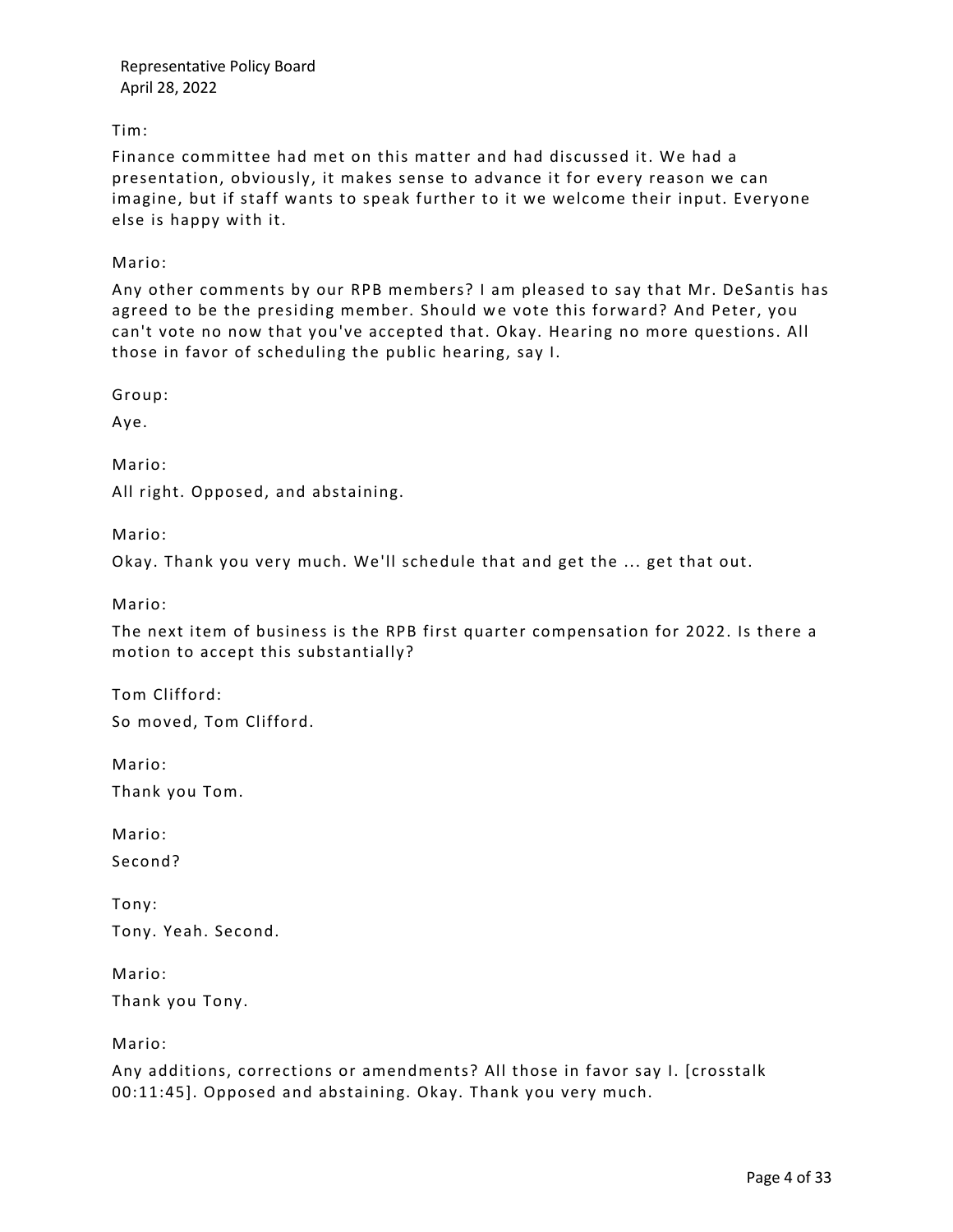Mario:

Okay. That brings us to reports and I'll move to the Finance Committee. And Mr. Slocun.

Tim:

Thank you for that. Mr. Chairman.

Tim:

Finance met Monday, April 11th. We were visited upon by authority member, Catherine Lamar. She's a pleasure to have on the hand. We also, we also had Mario at that meeting, we all knew it was very important because we had to discuss, pass and propose, what we just voted on. So that was, that was the big piece of the meeting.

## Tim:

Although prior to all of that, we did get a report out of Rochelle reviewing the quarterly financial report for the period ended February 28th, 2022. She discussed the balance sheet, the revenues, expenses, the maintenance test, the operating and maintenance capital budget update, the investment earnings.

## Tim:

And, we discussed a variety of things that finance talks about. And at that point, we basically did move into what we just talked about, advanced that motion. And he set the, we also reacted to the fact that we be meeting again in on April 20th to actually discuss the budget process. Which took place a little later. I don't know if I should include that in this report, but again, we did, we did meet Tuesday, April 20th, basically welcoming any member of the a RPB to part participate.

## Tim:

But it was an in person meeting for myself and Mario and the rest was held remotely. It was very wholesome report from, from staff on the regular budget.

## Tim:

Okay. So we had a full discussion, as I mentioned on the operating budget as proposed and you know, was attended by ... Sonny was there and other m embers of staff. And then we did have the executive session at the close of that just to be brought up to date on some other aspects of some of the businesses and stuff. But obviously can't go detail on that.

## Tim:

So all in all that meeting was a great mee ting, thank staff for that. And it was something we'll be talking about for the next couple of weeks I suppose.

Mario:

Okay.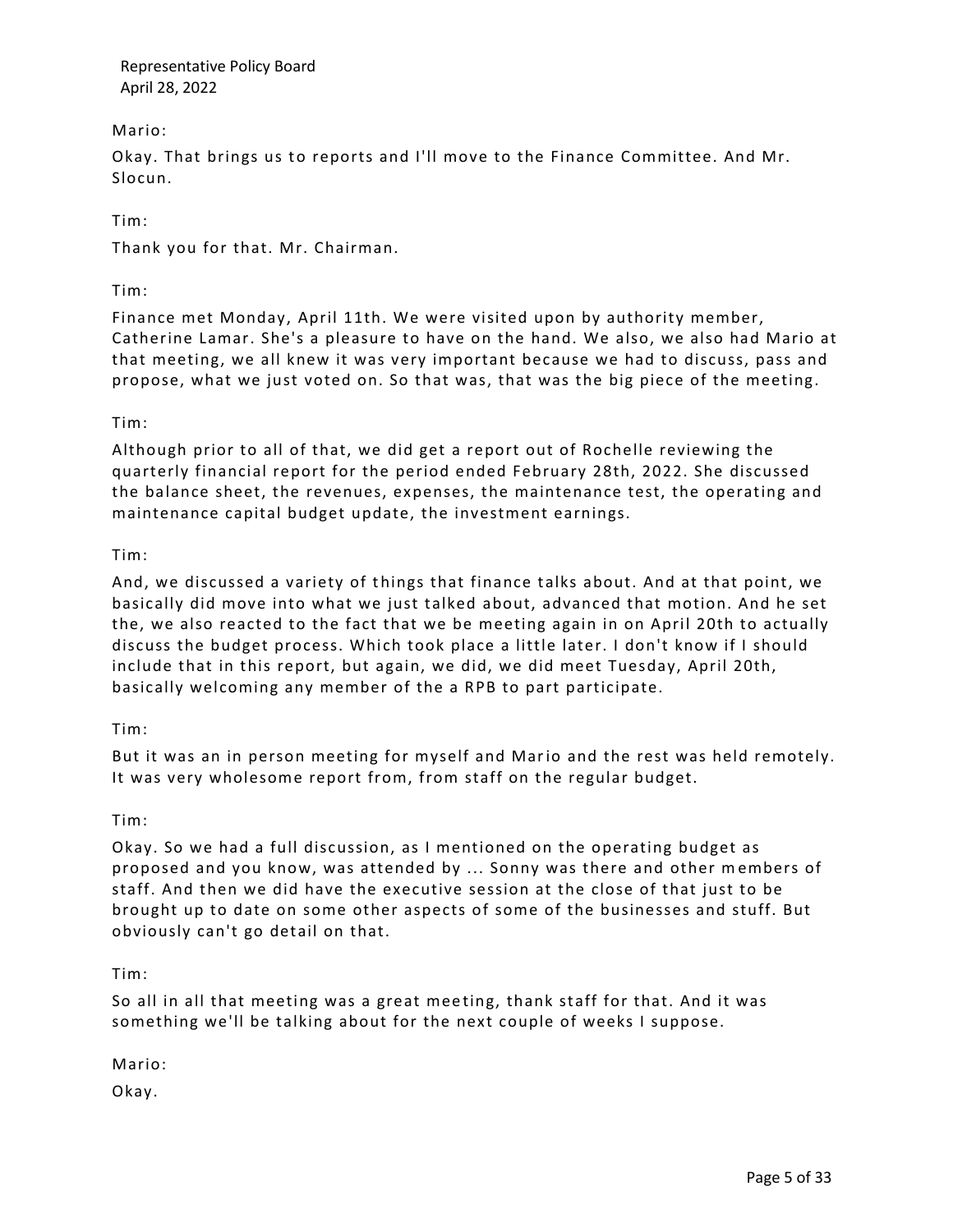Tim:

That's my report.

Mario:

Any questions for Tim and finance?

## Mario:

Okay. Thank you very much. Now, serving double duty. For the Land Use Committee and Consumer Affairs. Mr. Betkoski.

## Peter:

Good evening, everyone. Mr. Chairman.

## Peter:

We had our regular Land Use meeting, April 13th in Madison, up at the slash wall timber harvest. We were introduced to Casey Cordes, our new harvest master, I believe right. Sonny was there. I was going to bring this up at the joint budget meeting of, we need some quads next time. We need a line item for quads, Rochelle. So next year we're going to do that. We could put our [inaudible 00:15:55].

# Peter:

It's a little humor. Right? So, and then we had ... John was there giving us our properties. It's all in the minutes. He gave us a good update there. It was very interesting. Jamie was there [inaudible 00:16:07] was there. Usuals, but our next meeting was the joint meeting. And I already asked for the quad. So we're good there.

# Peter:

Our next regular Land Use meeting will be Wednesday, May 11th. I think I'm all set there. Any questions on land use?

## Brian:

Still, plenty of land left?

# Peter:

We have a beautiful property. Yeah. A lot of trees. So too. Thank you [crosstalk 00:16:43]. Being out there. Great.

## Peter:

So the other hand I have is Consumer Affairs. We had a pretty much, it was a joint meeting that we set together with Steve Mongillo and he gives us [inaudible 00:16:56] It's a pretty [inaudible 00:16:58] commitment.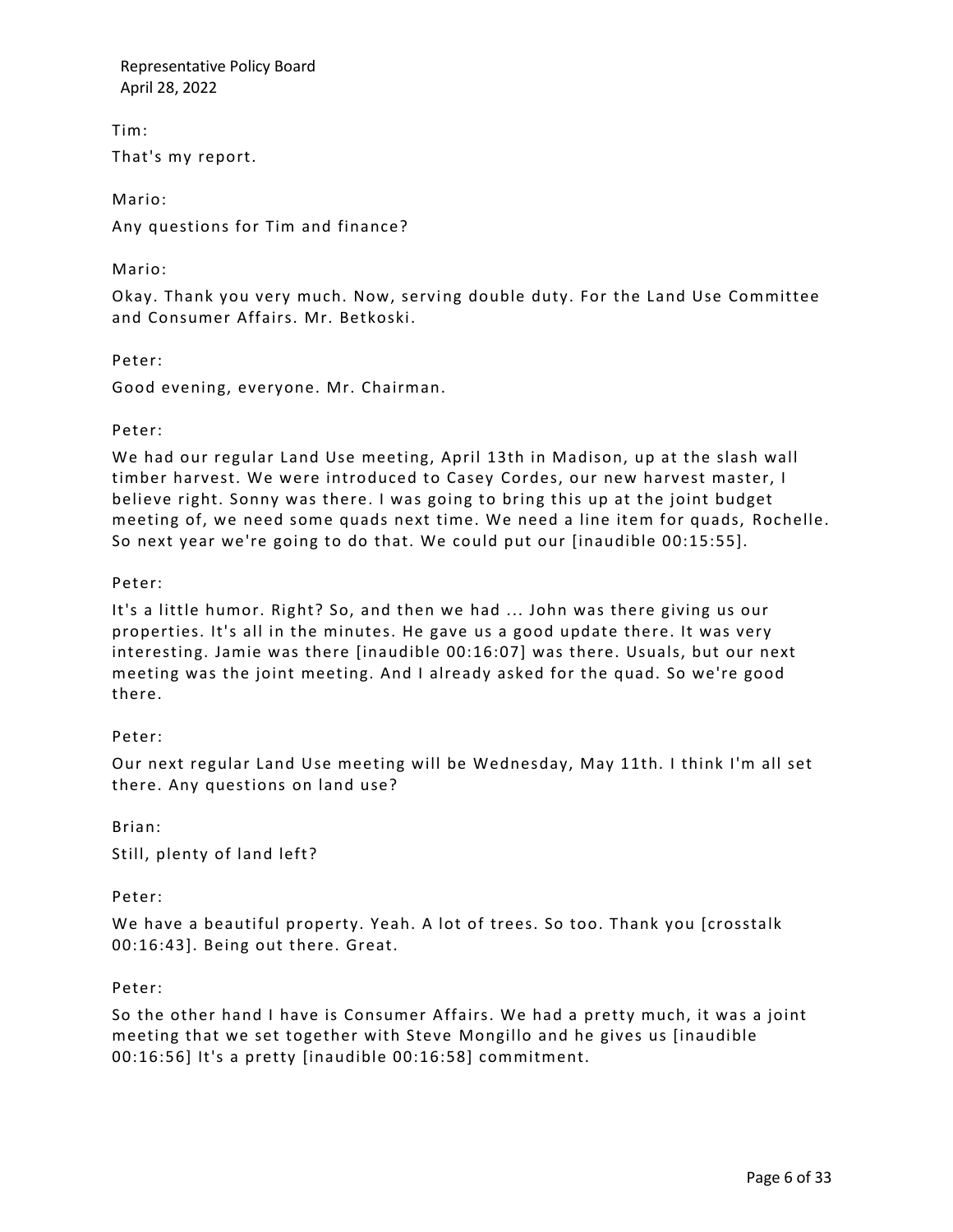## Peter:

Pretty much his report was the meeting we had with the budget. So he just told me to report that way. If you have any questio sn, I'm sure I can help you out a little, any Consumer Affairs members want to add in they could too.

## Mario:

Any questions on either Land Use or Consumer Affairs? Okay. Thank you very much, Peter. Appreciate it. Thanks.

Mario:

That brings us to Authority and management. David, Larry.

## David:

Good evening everybody. Thank you.

## David:

We have met twice as the authority, since your last meeting. We met on March 31st and on March 31st, we met for about four hours reviewing the budgets and those are the capital and O and M budgets that you folks have r eviewed with your two committee meetings on the 18th and the 20th. And we also met as ... Pulling up my agenda so I hit this, correct. We also met as the commercial business committee and you all heard that report as well during your budget workshops.

#### David:

And then we met as the Environmental, Health and Safety Committee and the reports we got there, your committees also have received, and we also voted on the, sending you the application for the Lake Gaillard water treatment filter valve project, which you earlier just voted to call public caring for. So that was our March meeting.

#### David:

Larry, did you have something you wanted to add business wise or are we just going to do the update?

#### Larry:

Well, let's do the, do the update. I think you covered the high points.

#### David:

Okay. And then the, we met today earlier today and our main topic of conversation was meeting as a Pension and Benefit Committee. And Suzanne will have a report with that.

#### Suzanne:

Thanks, David. Good evening, everyone.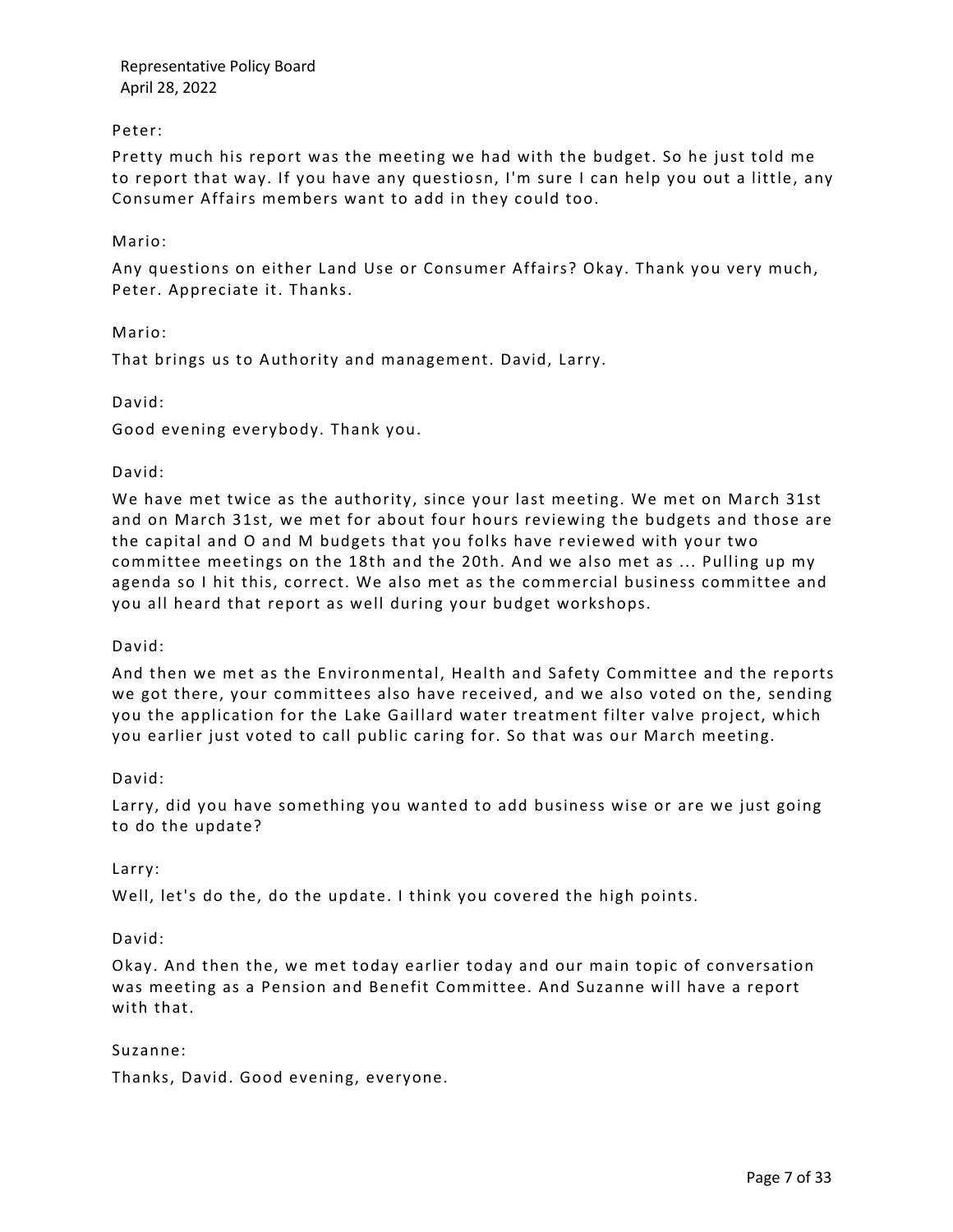### Suzanne:

I hope everyone's well. Today we had an extensive meeting. We covered quite a few things. So if you bear with me, have a few things to report.

## Suzanne:

Jeff Bauer, Albert Krayter, and Jeff Liter of Angel presented pertinent summaries of our January, 2022 evaluation reports, assumptions and contributions. That be, that will be used for fiscal 2023 to determine the contributions we need to make to our plans.

## Suzanne:

The PUBG 2010 mortality tables that were used for the plans were updated for scale to the MP 2021 generational improvement from scale MP 2020. What essentially that means is that they updated the mortality tables so that they reflect the more current projections for the life span expectancy of the members of our plans. The discount rate used for calculating the contribution remains for all of our plans at 6.75%. The arc for the pension plans in the January 2022 valuation reports is 2,837,670.

## Suzanne:

And the contribution consistent with the fiscal year 2023 proposed budget of 3,117,841 was approved by the board recommended by the committee and approved by the board.

#### Suzanne:

The fiscal year 2023 VEBA contribution is the actuarial recommendation cash contribution of 1,737,894. The authority also approved an a dditional full year 2022 contribution of \$1,133,903.00 to the pension plans and contributing above the arc essentially for any of these is in support of the pension plans being fully funded by the end of 2025.

## Suzanne:

If we recall, we originally had a goal of 2023 and we have extended it to 2025, and we're actually in very good shape to get there at this point, but we could use a little cooperation from the markets.

#### Suzanne:

After discussing all the actuarial work. We moved on to our investment performance , Morgan Stanley, once again, reviewed our performance of the pension and the VIBA plans returns for the quarter ended on March 31st, 2022 for the pension Enviva plans were reported to be negative 4.91. Which is 6.60% lower than the actuarial returns for that quarter of a target of 1.69%. And again, that's based on the 6.75% annual rate that I mentioned earlier.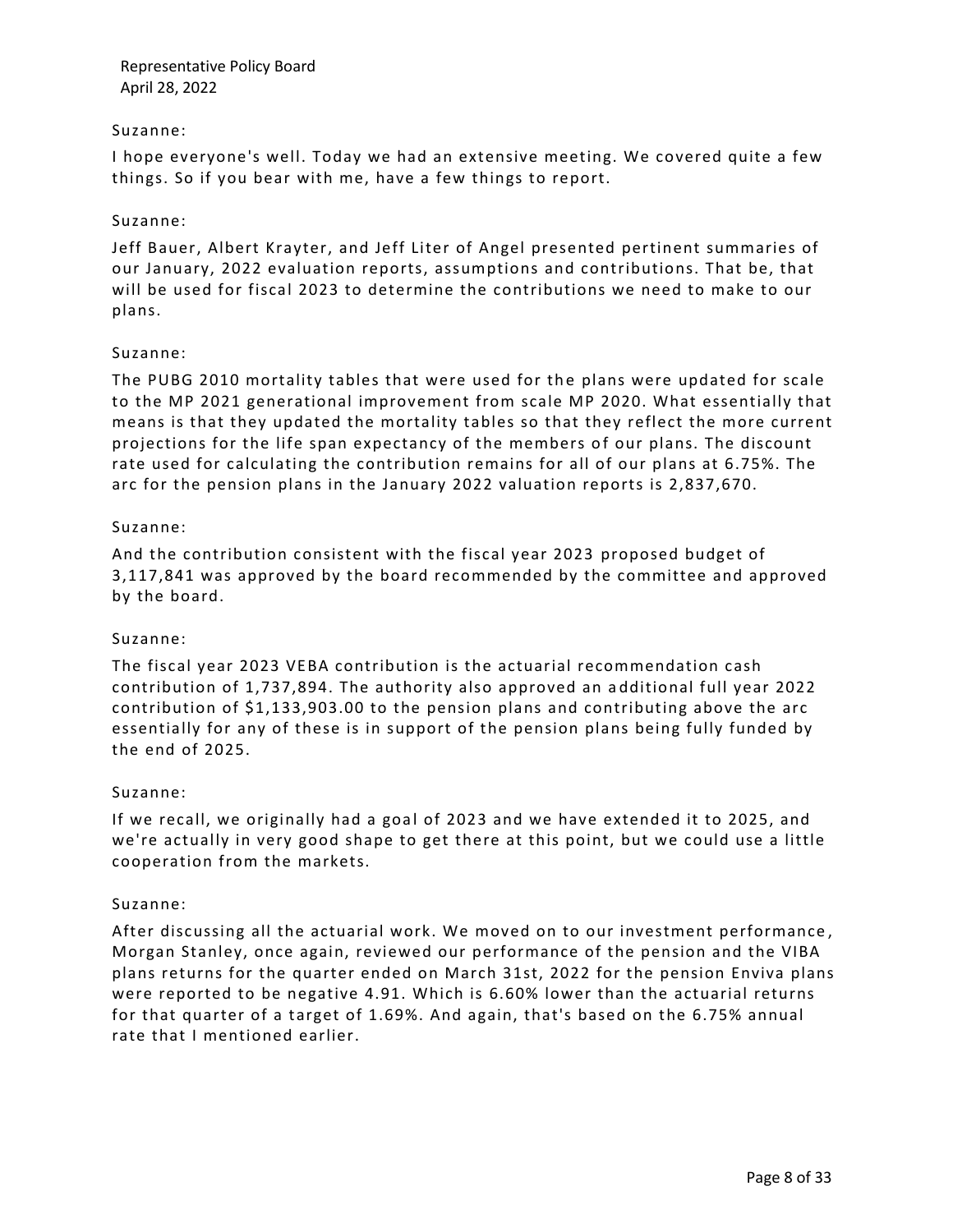## Suzanne:

Returns for the 12-month period from March 31st, 2021 to March 31st, 2022 were reported to be 3.52% or 3.23% lower than the actuarial ret urn for the period that the benchmark would've been 6.75%.

#### Suzanne:

For the period of June 1st, 2021 through March 31st, 2022 or our fiscal year to date, the return was a negative 0.52% versus the actuarial return of positive 5.63% based on a 6.75% annual return, again.

#### Suzanne:

As additional comparisons over the last six years, March 2016 to March 22 returns were reported approximately 8.1%. And the trailing five years of 7.758%. So over time our pensions continue to perform positively to their benchmarks.

#### Suzanne:

Morgan Stanley also discussed our asset allocation, the portfolio given the market environment and some cost reduction efforts associated with managing the portfolio. All in an effort to continue to maximize the value of the balances in these programs, and to make sure that we are in as good a position as we can to continue to strive to meet our targets.

#### Suzanne:

In addition, Morgan Stanley discussed with the authority pretty extensively, our first discussion ever of an environment of social and g overnance, or also known. And if you are up on this is ESG kind of portfolio impacts.

#### Suzanne:

So taking a look at the environmental, social and governance impacts that our portfolio has, as it relates to these categories. We had a lively discussion relate d to it and took no action at this point, but our beginning in education, just to understand how any organization tries to pursue taking a look at their investments from an environmental social and governance perspective.

#### Suzanne:

So with that, I know I covered a lot. So I'll pause and see if there are any questions or comments related to what we covered in the pension subcommittee.

Tim: Yeah, if I may? Suzanne: Yes.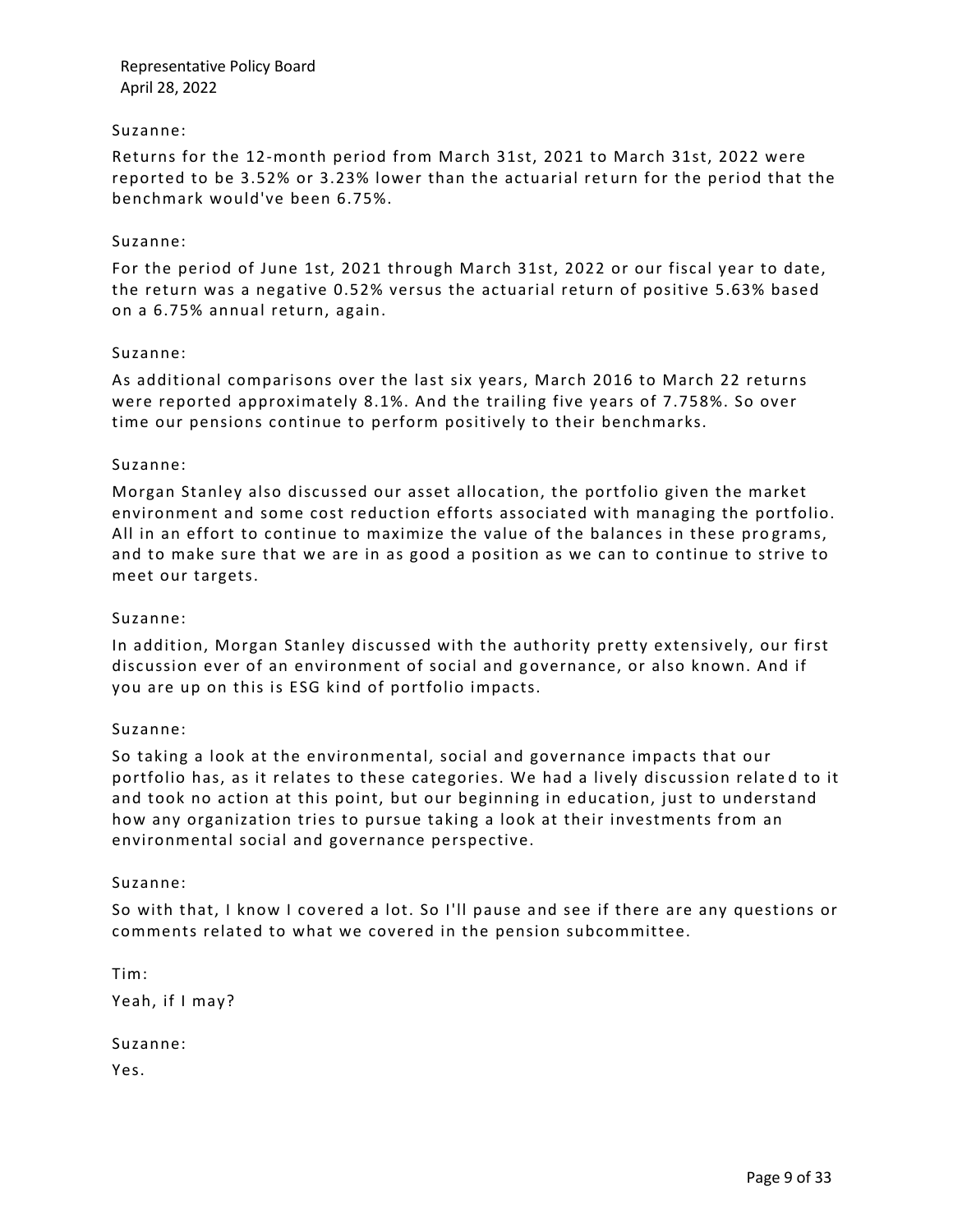## Tim:

First of all, Suzanne, I was very happy. I attended this meeting today as a member of the finance committee. So I sat in on this meeting and received a double dose of confidence from the organization that manages our fund with your overviews, from the authority of management.

## Tim:

The first experience I had was at the beginning of COVID. And I'm sure you remember that meeting because I think the country was just deciding how they were going to handle this. The markets were crashing around us and we had a steady hand presented by Morgan Stanley to ... Not overreact. We can do this. We think t hey done some of the best things by, by propping up the bond markets, blah, blah, blah, on and on and on. And that guidance was obviously correct. No one panicked. And today I felt the same reassurances because we're in a definite market change.

## Tim:

And I got the perception of someone who doesn't see this every day that we are well managed and in a good place with the company. And, but again, I think you're, you're absolutely correct based on what they're saying, the headwinds are before us, but Morgan Stanley saw opportunities and the headwinds and I think that's a strong, a strong statement to hear and as Mr. Mr. Bowery pointed out, fund manager as well, one of the top hundred [inaudible 00:25:56] fund managers. So that's a good thing too, I suppose.

## Tim:

So not an over rosy assessment, but one I was happy to have been that meeting and seen how hard, not only you guys worked, but how hard the people doing investments on our behalf are working to get it right.

## Suzanne:

Well, thank you [crosstalk 00:26:18]. Yeah. Thank you for that, Tim. It is very important. Probably one of the most vital things that this subcommittee can do is oversee the investment manager who provides the advice to the board and they have been very steady, very professional, and worked ve ry effectively with this particular board.

## Suzanne:

So thank you for that. And we look forward to their steady hand helping us through this process and this, through this volatility.

## Tim:

Not to give you a further massage, but I think you're also an excellent asset to be on the authority, not picking partners or sides here. I know your knowledge is obviously very helpful.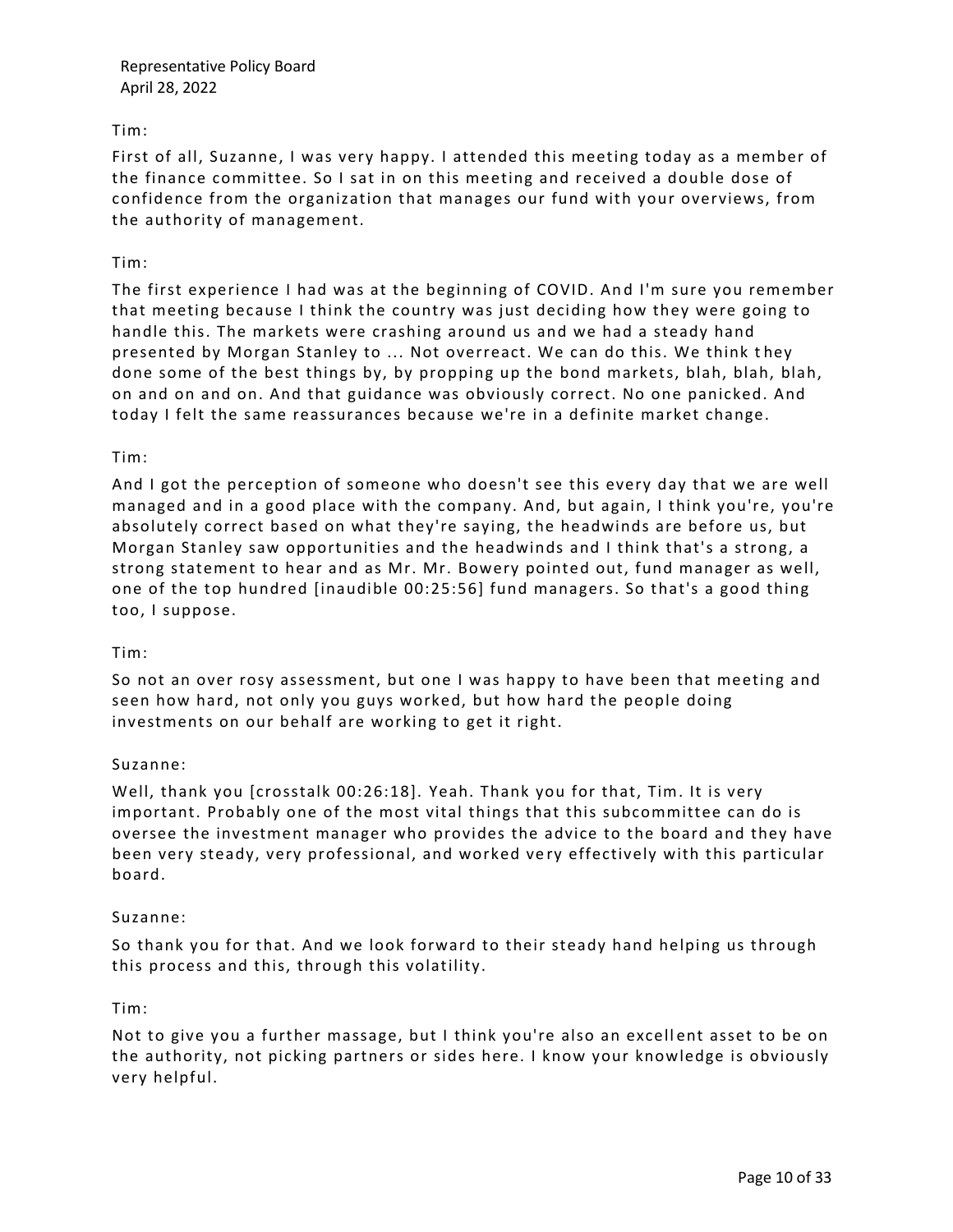## Suzanne:

Oh, well, thank you. I appreciate that. I think the whole board makes up a great group of people asking good inquiry and questions that helps really satisfy us that we're in good hands. Thank you.

### Mario:

Other questions, comments.

Suzanne:

All right. I'll turn it back over to David. Thank you, David.

David:

Thank you, Suzanne, for your great stewardship of that committee. And Mr. S locum, for your comments. We appreciate that. It was nice to have you today. You're more than welcome to come back any month.

David:

The other item that we talked about was we reviewed the schedule for capital projects that would need to come before you as applications to the RPB and Mario covered earlier on in the meeting, what the immediate effects of that are, and that we'll be having a application probably next month, coming to you. That would be done on, we hope on an expedited manner that would allow for the design of the Whitney dam and then another one for the CIS system under regular order of business.

#### David:

So with that, I'll turn it over to Larry and ask if he would like to give the business review.

#### Larry:

Thank you. And before I get in and do my review, I'll have Donna [inaudible 00:28:15] provide an update on COVID.

Donna:

Yes, sure. Can you hear me?

Tim:

Yes.

## Donna:

Okay. All right. Great. As of April 26th, we had 71 confirmed cases. This is an increase and two new cases since our last board report, which was in March of March 31st. Our vaccination rate remains at 85%.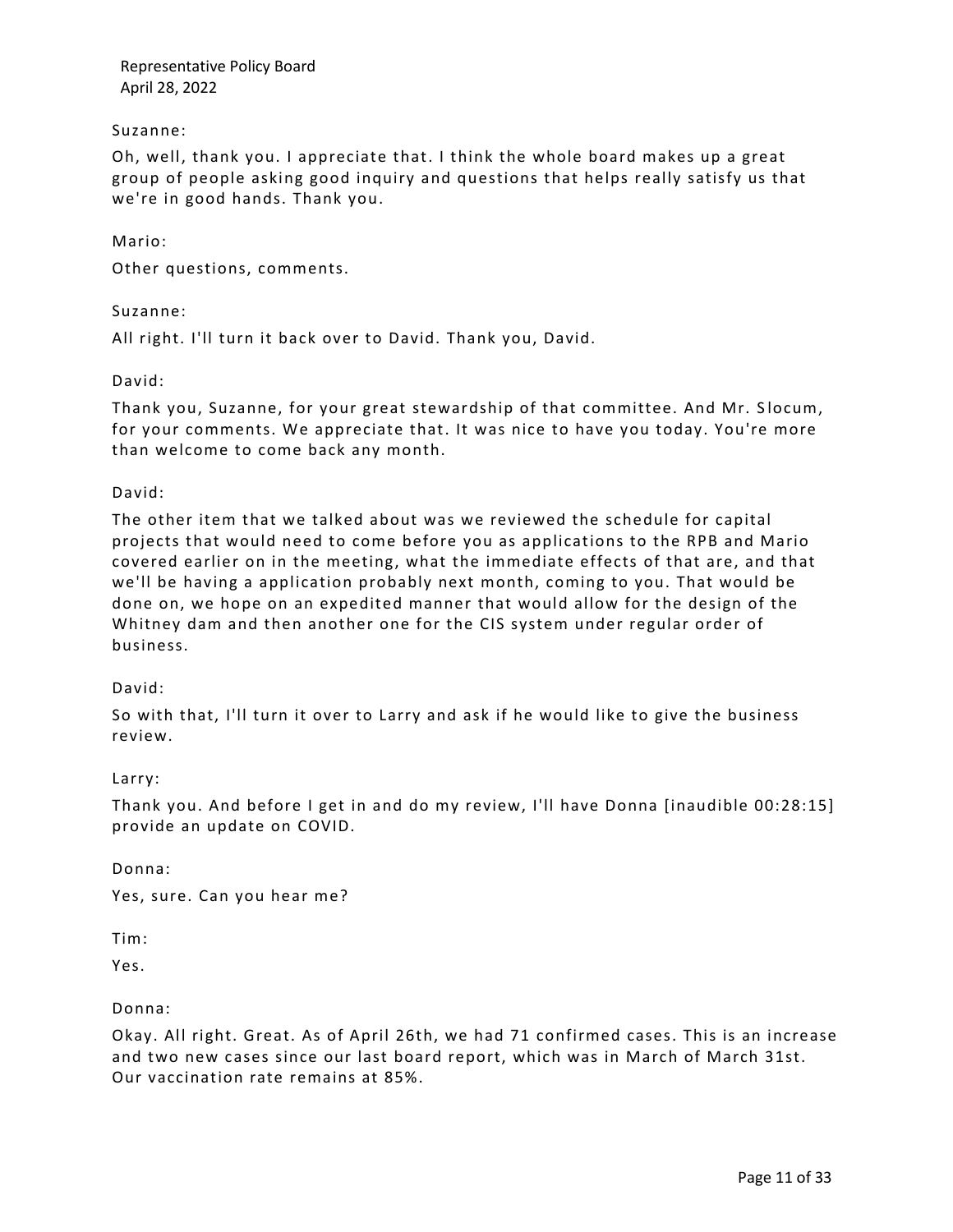## Donna:

The team is currently monitoring the daily positivity rate, both in our area, as well as the CDC guidelines. The cleaning is still happening. There has there been nothing, no changes to that? Every Saturday we're still spraying all the shared workspace areas. The treatment plants are also being cleaned once a week and the daily midday sanitizing in all of the common areas, including door handles, tables, elevators, things like that.

## Donna:

And the Connecticut COVID positivity rate is 7.81. If you recall, in our last report, out in March, we had informed you that our mass mandate had ended for all indoor locations for the company. So in and the back in February, the business made a decision to continue the hybrid work schedule of three days in the office in two days at home. So with that, I'm happy to take any questions or pass it back to you Larry.

## Larry:

Thank you, Donna.

## Larry:

I'd like to, I'll give you the operating results through March 31st. And I'm happy to report that we're in a much stronger position than we were at the end of February. So as of March 31st, our operating revenue [inaudible 00:29:59] by about 1.5 million dollars.

#### Larry:

That's new to our total water revenues, which includes metered, metered sales, wholesale, and fire. We're over budget by about 1.4 million dollars or over 1%.

#### Larry:

Other revenues are over budget by about \$56,000.00. Primarily due to our commercial revenues consisting of outside lab services and pipe safe being up for the time.

#### Larry:

Our operating and maintenance expenses are under budget by about \$3.9 million dollars. And when you take all the puts and minus all the pluses and minuses, we are projecting coverage again of about 125% compared to our general bond resolution requirement of 114%. And you'll reca ll when we started out fiscal school year 22, we actually budgeted a shortfall of \$922,000.00.

#### Larry:

So we kind of [inaudible 00:30:59]. That current projection of 125% does include the rate application, including depreciation and the bond pricing. It also reflects lower than anticipated pilot. If there [inaudible 00:31:15] we estimated the mill rates being higher than what they actually turned out to be. So we have some lower pilot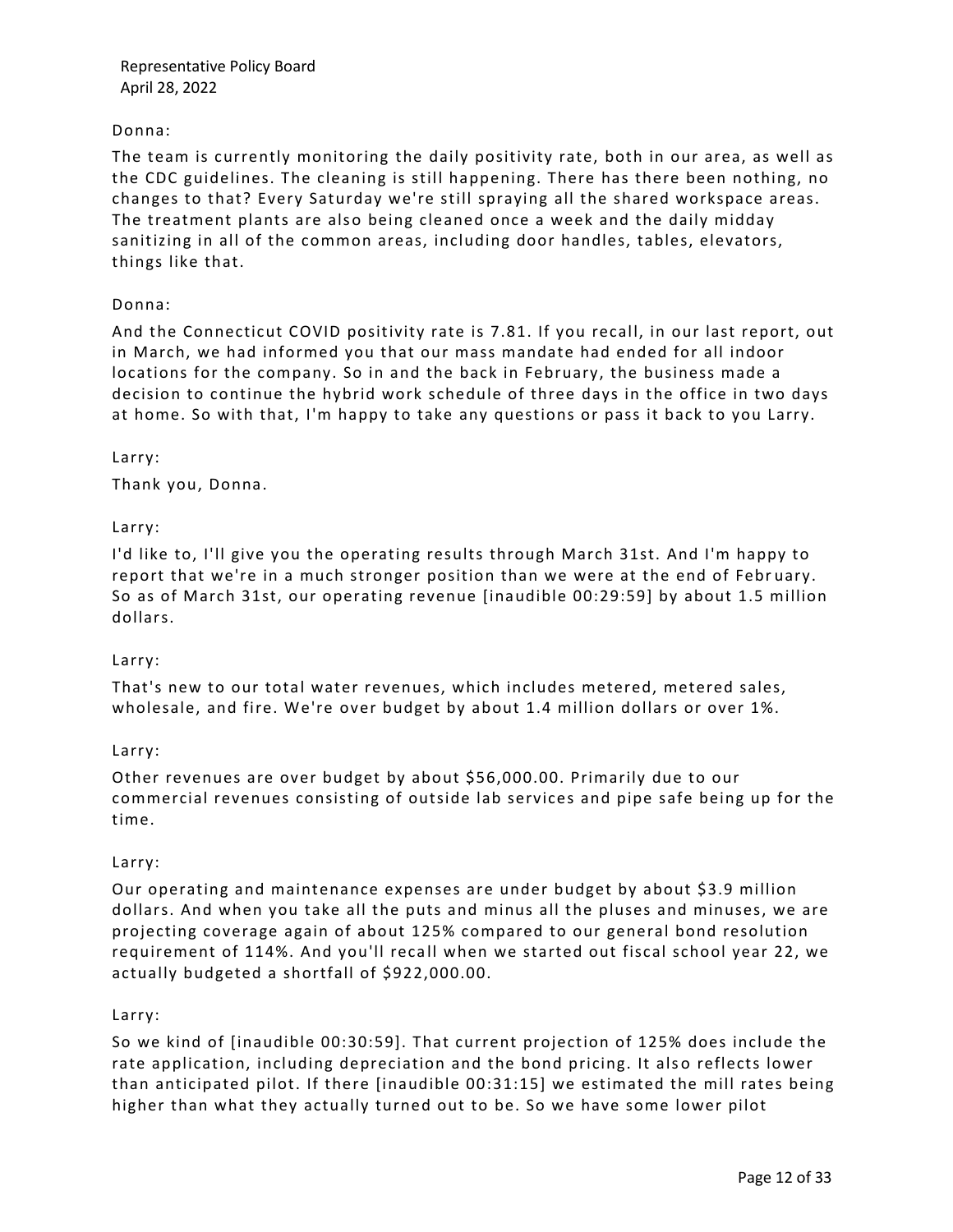[inaudible 00:31:26] in some of our debt payments and the timing committee with sort [inaudible 00:31:29 department issue. As well as higher, higher billings.

## Larry:

And we're still being very cautious saying that there's still some uncertainty out there with the pandemic. So we're crossing our pinkies, but we think that which could have that ability on our customers ability to pay, but we are constantly optimistic that we'll get that 125%.

Larry:

And as of April 18, our raw water story was at 97% compares to a long term average of 93% for this, for this time of the year. So that updates on the business activity.

Bob:

We got to sell more water. Larry.

Larry:

Absolutely Bob. I'd hate to have you go around [crosstalk 00:32:14].

Bob:

Got to sell more water.

Larry:

So thank you. We're doing what we can.

#### Larry:

And also too, as, as part of the update next week, as matter of fact, on May 5th, we are having our first community meeting on the Whitney dam project that be held on May 5th at 10:00 A.M. It's an in person meeting at center. And that will, that will give us an opportunity to start hearing some thoughts from some of the local neighbors on what any concerns that they might have so we can address them.

Larry:

But we put together this short video about the dam project. Project on the dam, [crosstalk 00:32:59]. And it was really, really well done.

Larry:

Lisa D Francesco, who is our educator. She has produced a number of videos actually on those launch water education program and was on her website. So she did a terrific job putting this together and the project engineer that oversees this particular project is the one that is narrating this video. So I wanted to share this with you for it's a very short video. I thought you might enjoy seeing it. And I also wanted to tell you about it, about the meeting next week.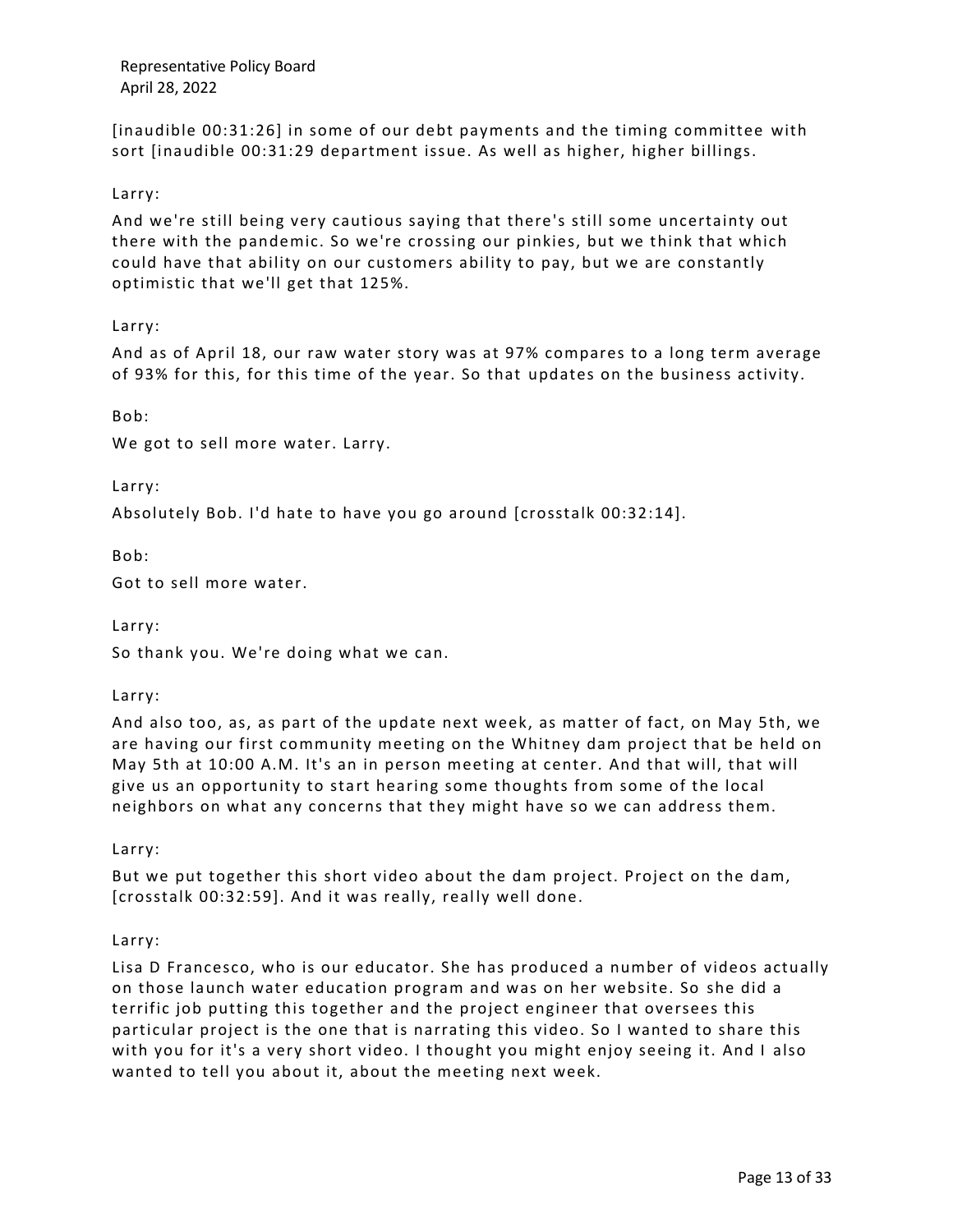## Jamie:

This is a terrific idea. Was it the annual Whitney dam meeting or participated in that? And there were some folks that went to that meeting that were very anxious about this project.

Tim:

Yeah, I was at that meeting too. That was a [crosstalk 00:33:57].

Jamie:

Yeah. So I think this is terrific.

Larry:

Yeah, this would be a nice way to explain what's going on.

Jamie:

And having the regional meetings over there proactively. I think that's, it could be handled better. I think it's excellent.

## Larry:

Thank you. We're on the following week on the 10th, I think it is. We're going to have the Zoom meeting at six, seven o'clock. So we'll have two meetings during the month of during the month of May before the application starts, the design application starts process.

Jamie: I think it's excellent.

## [LAKE WHITNEY DAM VIDEO PRESENTATION TO RPB MEMBERS]

Tim:

You did a great job.

Larry:

So we have 15 people that have registered for both sessions. They'll be in person as well at the meeting. So there's, there's an interest there. And I think this would be a good way to keep people [inaudible 00:38:25]. We can put it on our website. So we wanted to share that with you so that you can see it and be aware of it. Anybody ask you about it.

Larry: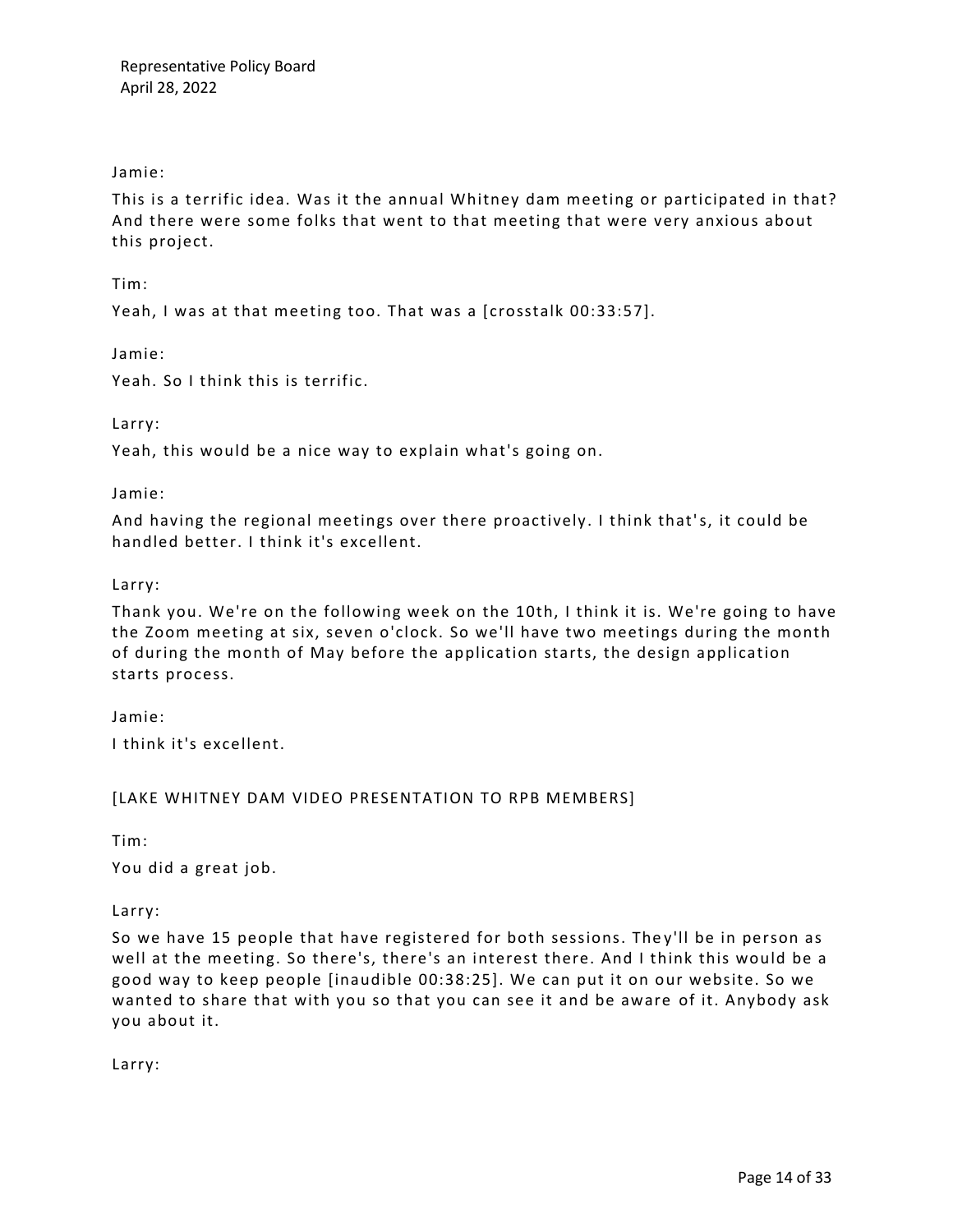That concludes our business report. Thank you. Unless there's any questions. Thank you.

Mario:

Thanks. Video was excellent. Question?

Jamie:

It's a question. I'm sorry. No, no. I was not loud enough. My kids would differ with that. I said, how long has Michelle been in her [inaudible 00:38:57]?

Larry:

Well, Rochelle joined us in eight years ago and she's been a vice president of finance now for probably five years, I would say. And then, she headed up the department when Linda retired two years ago.

Jamie:

So it was two years. Well done. Good job. [inaudible 00:39:18].

Mario:

Any other questions? Yes, Tim.

Tim:

I did have a question Larry pertains to the dam project.

Tim:

And with it, what regulatory bodies are you really responsible for? [inaudible 00:39:33] or is it?

Tim:

Like from a municipal level aspect? There's no permitting and [inaudible 00:39:41] strictly army core approvals. And then ... What involved? What permits-

Larry:

The permit actually has to come from the army core.

Tim:

Okay.

Larry:

Yeah, there is there's input. That's required various these agencies, but I mean, especially [inaudible 00:39:55] all that.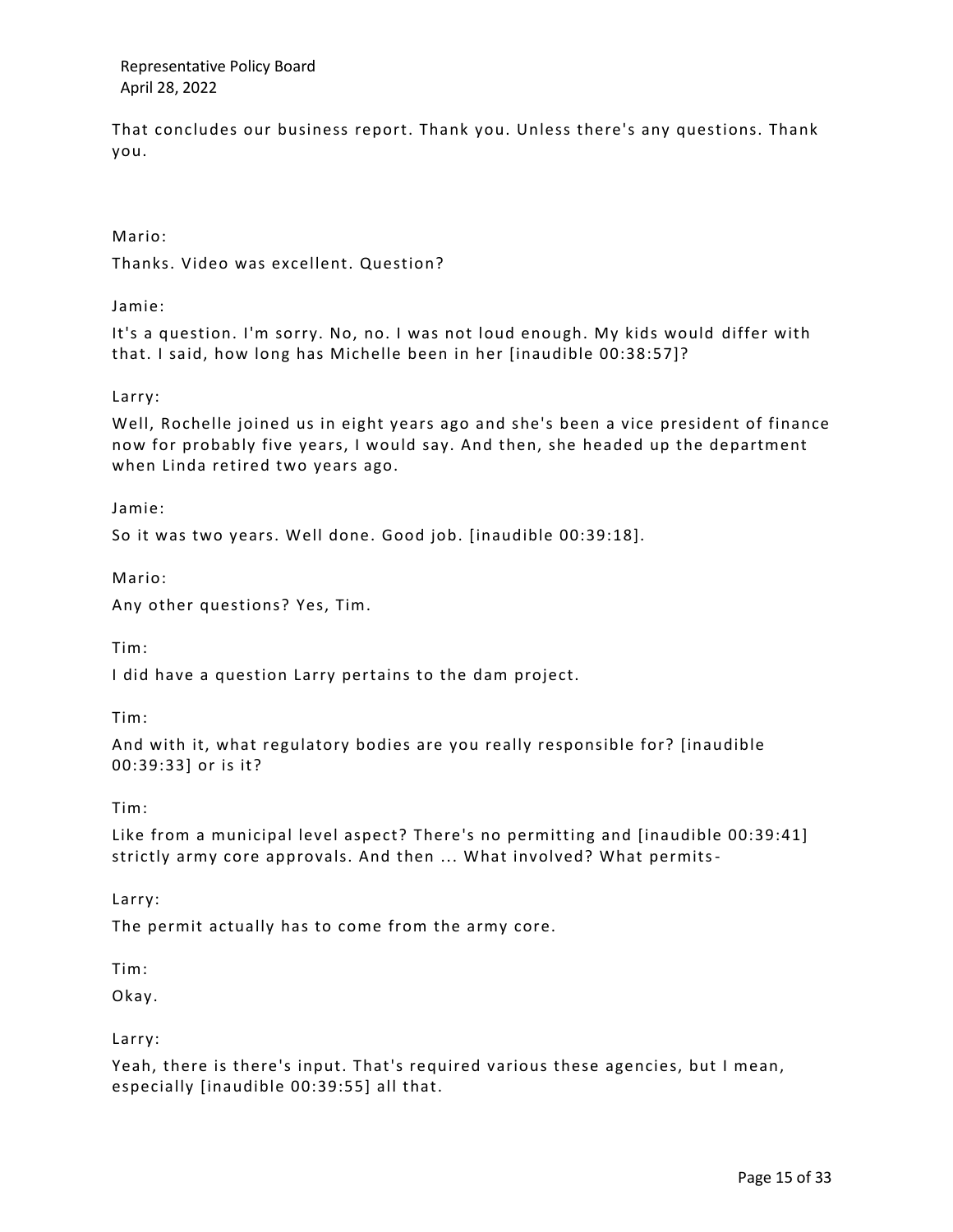Tim:

Right.

Larry:

But we submit the design to the army core.

Tim:

Right?

Larry:

So based on [inaudible 00:40:02] things that are going to be statements, mark preservation office concerned about? What's the dam going to look like when it gets done with the refurbishment? And that's one of the things that we're continuing to investigate. We got some [inaudible 00:40:16] that's why we need to add this application to them so we could ... The design we're knocking up toward 2 million dollars.

# Larry:

We can look at some alternatives to conserve in some way, shape the form of the historic preservation and the historic preservation society tell the army Corps engineer, they in essence support the -

Tim:

But it's not a show stop? I mean, you want to do your best. I understand.

Larry:

Yeah.

Tim:

But not at [inaudible 00:40:44] something crazy like that. It's not a show stop.

Larry:

No, but if they, if they don't issue a letter of concurrence to the army Corps engineer, I understand the army Corps engineers can, [crosstalk 00:40:53].

Tim:

Well, that's wait, that's sounds backwards. I love to look at the dam.

Larry:

Yeah.

Tim: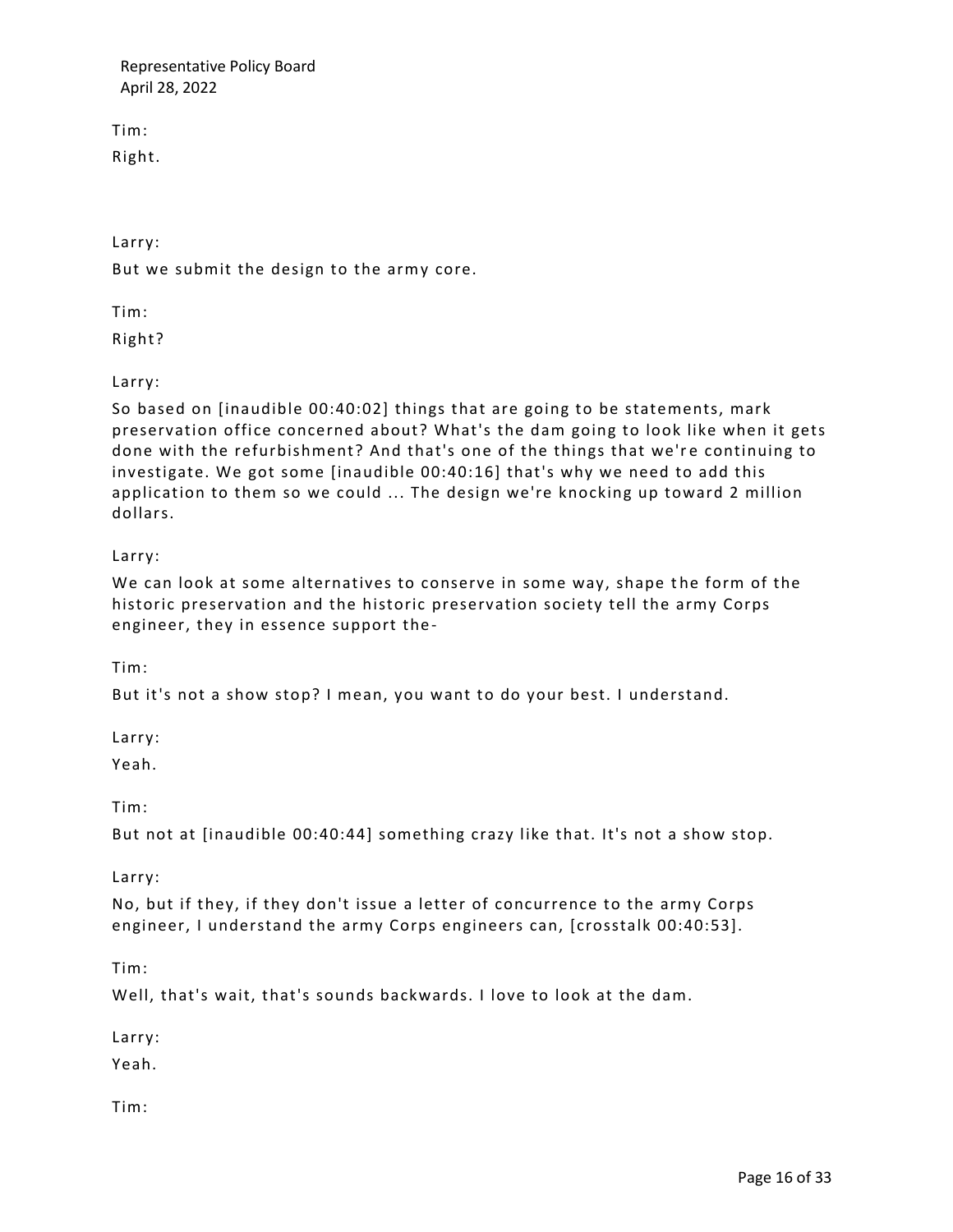I'm just giving my [crosstalk 00:41:04]. I don't get to sign any papers here, but I think, I think that's really interesting. Safety first.

Mario:

Other questions.

Tim:

Just to piggyback on Tim I'll say it is minor, but does like the inland, wetland commission of the gambling get involved at all or is it just the army?

Prem:

No, the army [inaudible 00:41:26] submit everything to the army, army core. Yes.

Tim:

That's it?

Prem:

They cut the [crosstalk 00:41:31].

Tim:

That's the bottom line. Thanks.

Mario:

Okay. Thank you very much, David. Larry, appreciate that.

Larry: My pleasure.

Mario:

Great video, please pass along our thanks to both the actor and the producer.

Larry:

Absolutely. Although Larry said, he thinks he's going to continue as an engineer.

Mario:

You never know his job in retirement.

Larry:

Right.

Mario:

Any comments from the OCA, perhaps? All is quiet. Applications are coming. Billable hours are coming.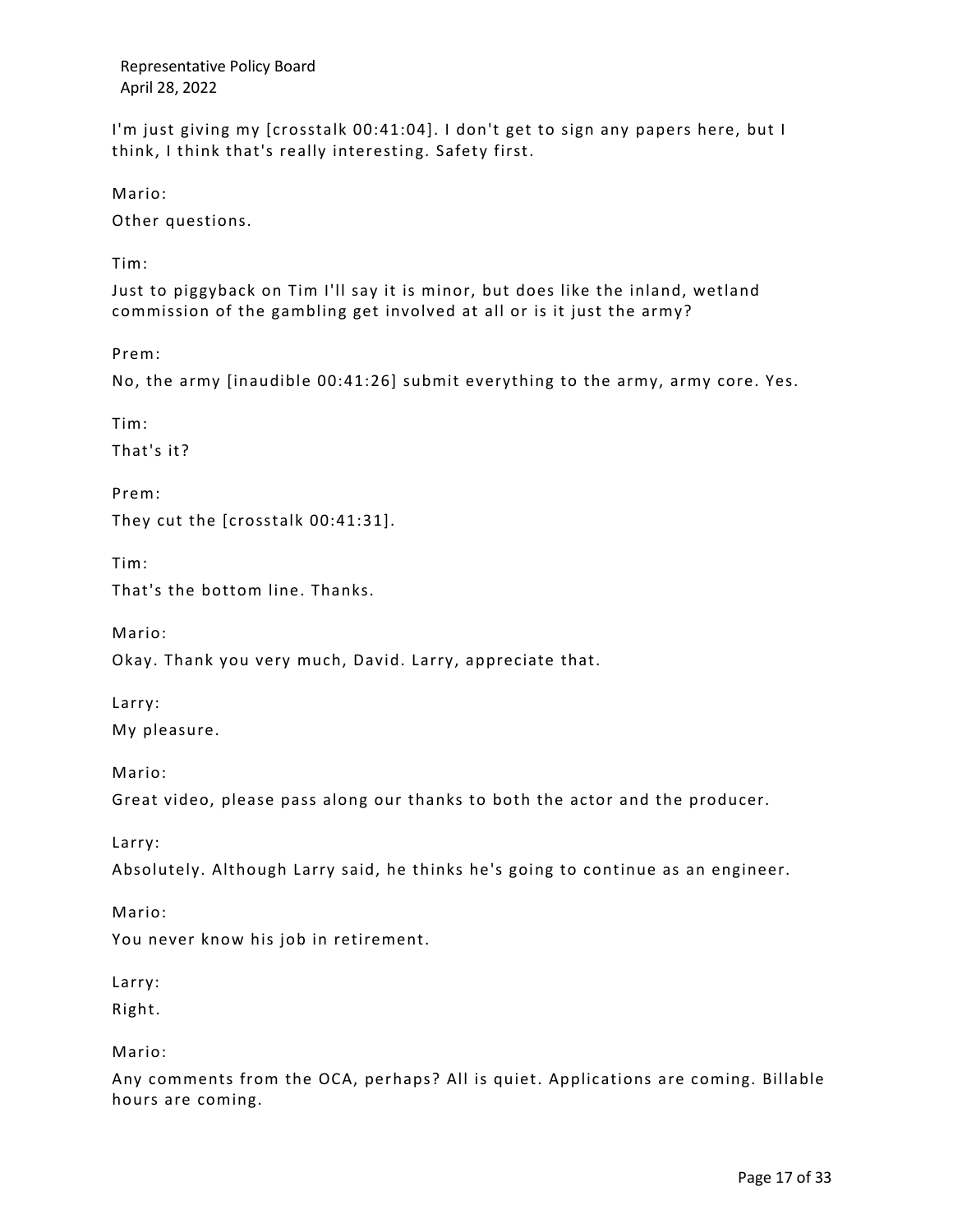Jeff:

Submitted a budget letter yesterday [inaudible 00:42:13]. We all need a copy of that. [inaudible 00:42:15].

Mario:

That was distributed?

Jeff:

It was distributed.

Mario:

Okay. Thank you very much. That brings us to the main item on our agenda tonight after all the voting. Presentation by Donna [inaudible 00:42:32] on diversity, equity and inclusion.

Donna:

Wonderful. Thank you, Mr. Chairman.

## Donna:

Good afternoon, everybody. So as you may be aware, the diversity team started the diversity discussions back in 2020. And I think it was in response to a lot of the trends that have been happening in the marketplace. Obviously diversity has been top of mind for a lot of companies over the coming years.

#### Donna:

In early 2021, the RWA started to make progress on our journey to inclusion when they retained an outside third party called leading cultural solutions.

## Donna:

In early January this year, they went to the authority board to present what I'm going to show you today. So we tried to keep the messaging pretty consistent and provided some additional updates on the progress that has happened over the past couple months.

#### Donna:

As you can see on the left hand side, there are four main phases of the journey. Listen, learn lean in and live.

## Donna:

The listening phase really encompasses employees providing input. We did that through a number of ways. There was a survey that was conducted focus groups and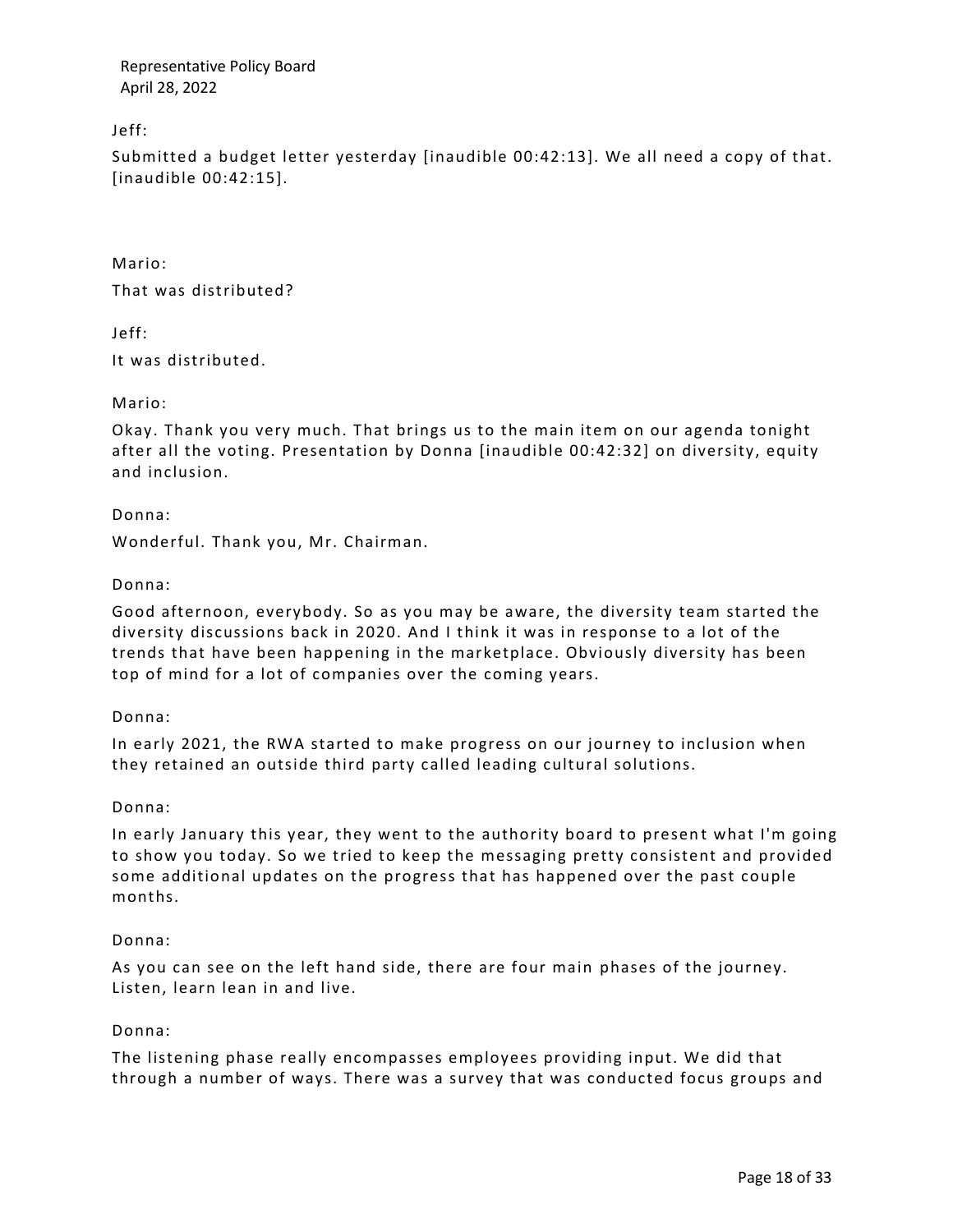even interviews. They also formed a council, which we'll talk about in a minute, but this phase was extremely helpful in identifying the key themes for the RWA.

## Donna:

In April last year, we surveyed all of our employees on the road to inclusion this encompassed about 105 employees who provided their input, which represented about 38% of the response rate. The survey was open for about two weeks. I.

### Donna:

T was about 38% of our population that responded. In addition, in August, you'll see that we had conducted four groups and interviews. There were four focus groups geared around what we call affinity forms or affinity groups, or even an open session.

## Donna:

And, also conducting interviews, touching about 60 employees, where they were able to again, provide input on identifying key themes and areas for the RWA when we think about different equity inclusion and what this means for them as employees.

## Donna:

In the learn phase, what this really meant was where we were going to establish the tide council. Tide represents tapping inclusion, diversity and equity. Currently the tide council, and it has fluxed and grown actually, I think when it originally started it had about 50 employees and today we have 20 employees currently in the council.

## Donna:

The council represents employees from different a ges, races, departments, union versus non-union. So it's a really good representation of diversity across our business. People, people coming from all different types of walks of life and having different perspectives.

#### Donna:

Really the purpose of the council is to help advance diversity equity inclusion at the RWA. They were responsible for helping create the diversity mission, vision, and values. As well as helping develop the roadmap, which we're going to show in just a few minutes, but that group met in November. They're still meeting today. And they've really spent a lot of time focusing on what this means for them and not just them, but also helping represent the broader group.

## Donna:

The leadership team has been incredibly supportive through this proc ess because it has taken a lot of time of employees time and work that they've been doing. And, and they really do see this as a level of commitment, right. In terms of how we can kind of advance inclusion going forward.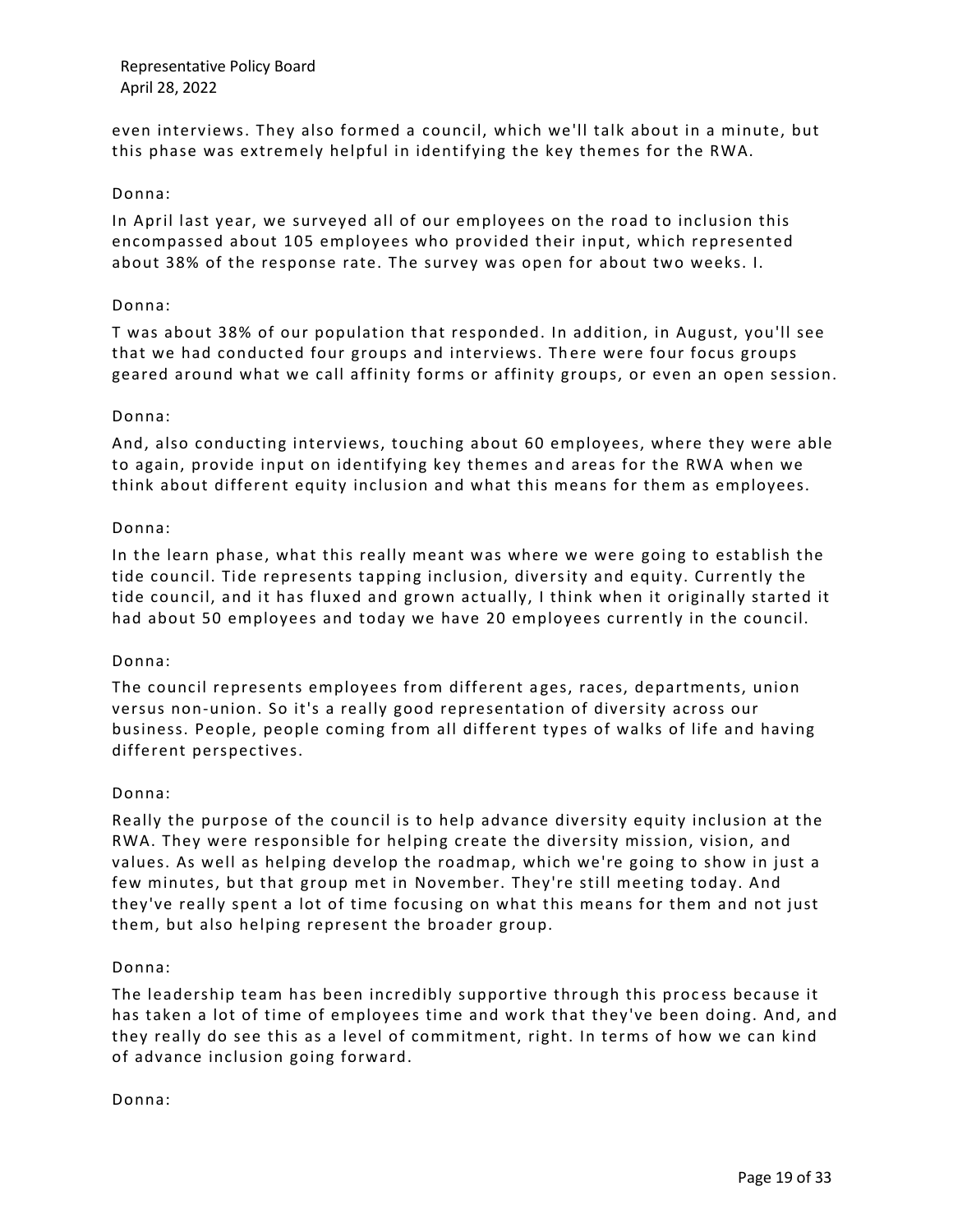The third phase, which is lean in. And the fourth phase, which is live, that really is kind of where we are today, but this encompassed conducting community conversations. Two of them have been done. They were offered up to all employees.

## Donna:

We're averaging about 50 employees that seem to be attending those sessions. That is really kind of like our all employee training that's happening right now. And it's really around key topics that help employees understand diversity. So it's really starting the messaging in terms of the basic fundamentals of diversity.

## Donna:

The employees, there will be additional employee training that will be coming, but we have started with the leadership training first. And again, this is again, focusing on, messaging and helping them understand what dive rsity is. It's really trying to help them understand what they could be doing, the roles they can be doing in diversity and helping educate them on diversity as a whole.

## Donna:

And that's where we are currently. So Jennifer, we can go to the next slide. This is the diversity roadmap that the tide council had developed.

## Donna:

This includes the diversity mission, the vision and their values. They also identified on the right hand side, some key priorities that they felt would move our WA forward in building an equitable and inclusive culture.

## Donna:

So if we start to the left, the mission. The mission is to build an equitable and inclusive culture, right. And so that's valuing all employees across the whole. The vision is really to strengthen our foundation for innovation and future growth by providing opportunities for all.

#### Donna:

And then you'll see the four values. Honesty, being open -minded, welcoming and being unbiased. These values provide a vehicle for communicating our diversity purpose and our values, and really help kind of guide us in terms of everything that we're doing.

#### Donna:

Our central challenge, which you'll see over here to the right. We looked a t this challenge for strengthening our transparency and inclusion to help improve trust, improve morale, and grow equitably.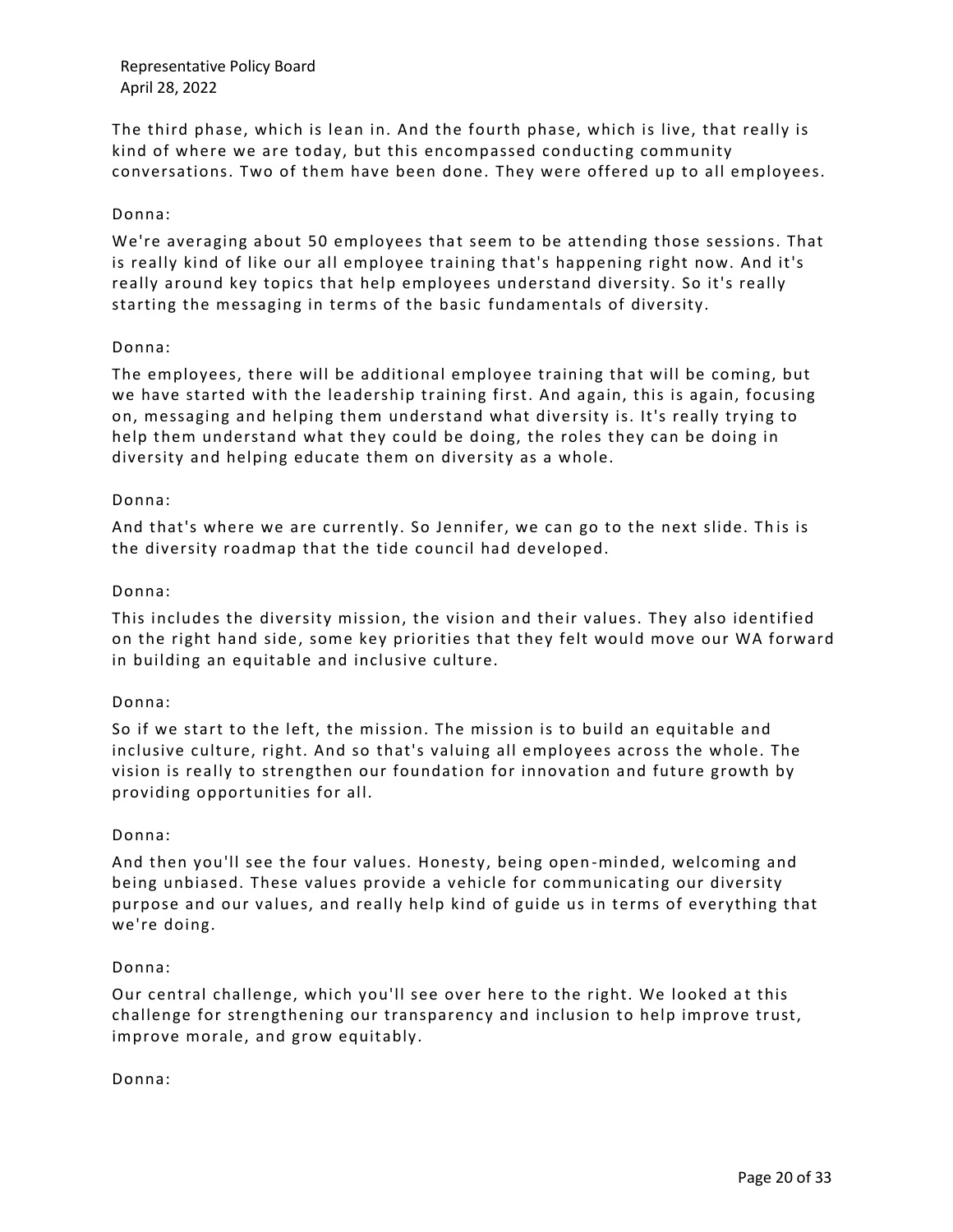The strategic priorities and initiatives are the items that they thought that they could achieve with this challenge, which also includes career growth, mentorship, which was very hot topic for the business. That came up through those interviews.

## Donna:

Creating employee development plans, increasing employee engagement and focusing on workplace wellness, which we had so far two wellness programs thus far this year, which has been great.

## Donna:

These are critical foundational building blocks for the roadmap and currently where they are because they developed this roadmap. They're right now looking at these strategic priorities that you see here to the far right, and the bottom where they're starting to think about and develop action plans around these areas. Things that really feel will help move the needle, which might be a program or process change, or even the policy change.

## Donna:

But they're right now brainstorming all of those and coming up with metrics that they feel could be implemented. The hope would be that once we get their ideas, we could talk about it as a group and figure out what are the ones that would help really get us to moving the needle moving forward. Jennifer, next slide, please.

#### Donna:

If we think about the key findings and observations that came up through all of those, listen through that listening phase, I'm going to spend a little bit of time here because this is really important to kind of just understand how they got to those priorities and analyzing all that input.

#### Donna:

Again, as I mentioned, through the surveys, the focus groups with the tide counci l really digging into that data. If we focus on just the strengths, the first one being belonging.

## Donna:

Employees felt that they are being acknowledged for the most part and appreciated for their contributions at the RWA.

#### Donna:

The second one where they felt we were strong at, was feeling safe. For the most part, most employees feel that at our facilities, they're suitable and they feel safe, which is very important. Because as you know, safety is one of our goals and so that's really important.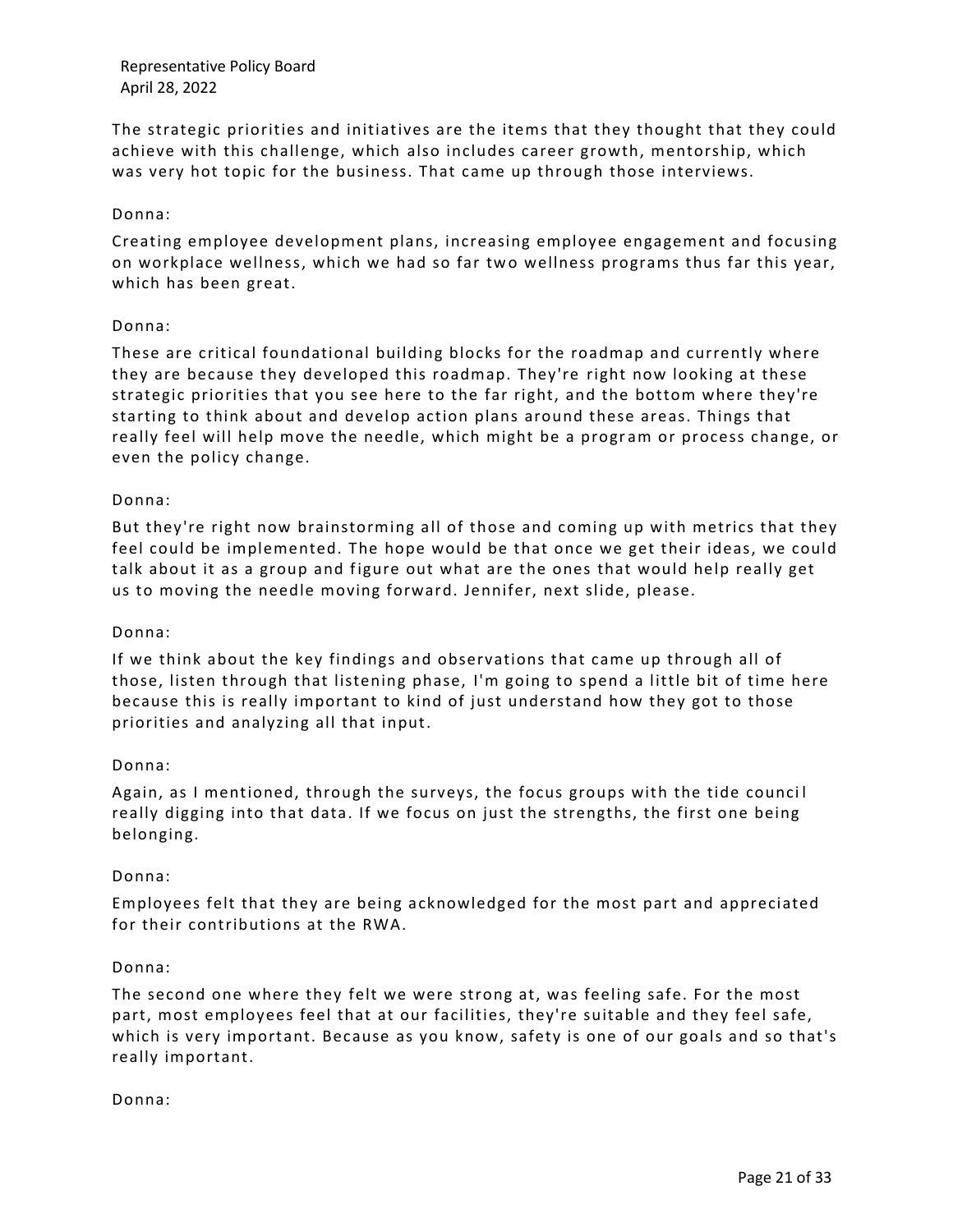They also feel that timely, weekly safety messaging is being sent out from our safety administrator and risk team. And they find that to be also very helpful. So they feel that we're, we're doing really well there.

## Donna:

And they also felt that our COVID and prepared for COVID and all of our messaging around COVID made them feel safe. And this was all happening during COVID. So it was really good that we were getting this input at that time.

## Donna:

The third strength being around collaboration. They felt wo rking collaboratively and virtually with their peers and their department. So keep in mind when they were taking the survey, they were remote. They were collaborating. So this was good because if you look in the marketplace, a lot of people are focusing ar ound engagement and collaboration and a lack of that. It was really good to see that employees were really feeling that RWA was doing good there. And they really felt that they can collaborate with other teams specifically around operational matters or project work that might be needed in their departments.

## Donna:

And then ... They really felt supported through that process. And then the last one is really around fairness. So for the most part many employees who completed the survey feel that they're being treated fairly. Again, keeping in mind that this only represented 38% of our population, that is responding to these surveys and to all of the sessions that we're getting this input from.

## Donna:

Now on the opportunity side, let's talk about where we can improve. So when we think about transparency, this includes being more open and timely with communications. Overall, the employees felt that we're doing well with this, but they all, they also felt that there's always room for improvement in terms of the active listening. They felt, paying attention to employee feedback and concerns was an item that was brought up by some of the employees in the survey. That's an area that they felt would be important for them.

#### Donna:

In terms of fairness, which is brought up again here, because again, it was brought up on the strength side. In terms of the opportunities, they felt that ... Some employees feel that eliminating favoritism and treating others like you would like to be treated is an area where we could revisit.

## Donna:

I've also heard since I've been here and I've only been here two months has been we've got the mix of the union versus non-union and they might see a difference between the two groups and corporate versus the people in the field. That has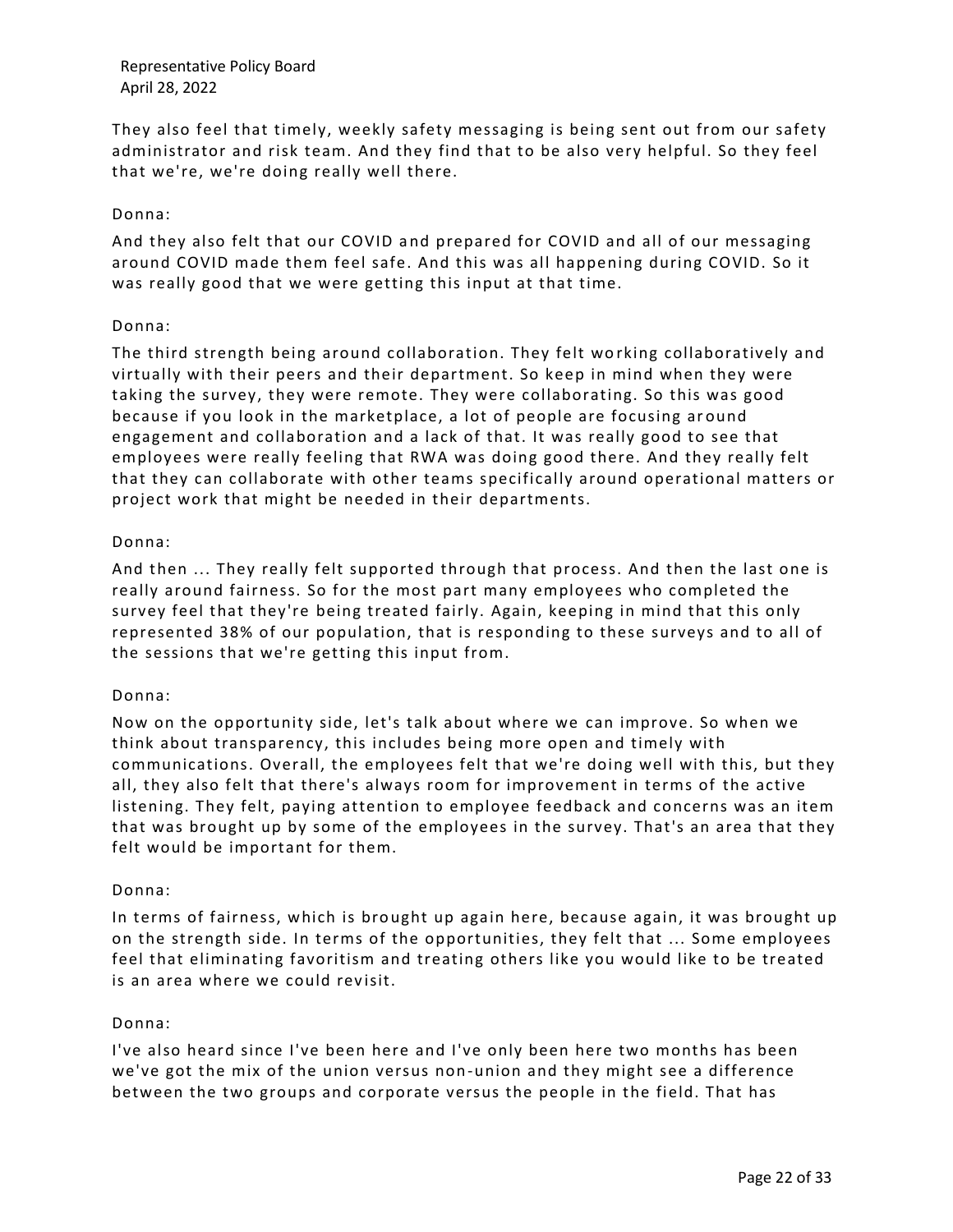definitely come up. And I would imagine that some of that feedback was as a result of that. And then with respect to respect it's just really respecting one another. And I think this comes back to the active listening and some of the transparency that we heard.

## Donna:

And then the last one where some employees felt that leveraging the strength of diversity is in the area where we can improve. This is by recognizing and utilizing the unique strengths of each employee to increase the productivity and profitability of our organization.

## Donna:

They felt that if we can leverage our diverse talent, leverage multiple people from different backgrounds, we would get better solutions moving forward.

## Donna:

When you look at the common themes here on the bottom end of the slide, you'll see that ... You'll see here that when we think about leveraging diversity, not just in and across all of the departments, but also with the new hires. This is thinking, how do we hire and bring in more talent on the diversity side? How do we make sure that we are getting everybody engaged through these processes so that way we're leveraging the diverse perspectives when we're in a diverse lens when we're making decisions. Try to really bring a diverse group of people to the table where those d ecisions are being made is really what this one was.

#### Donna:

In terms of the transparency. There's a theme of communication. This did come out through the surveys where they felt that we could improve communication. So it was that we are communicating, but what we're communicating might not have enough detail. So they're wanting to make sure that when we think about communications, that we're providing enough detail, and this is still coming out and being discussed with the tide council today.

#### Donna:

It's, how can we improve of communication, make sure that it's being more inclusive, and that we're obviously trending towards the collaboration as well. And, making sure this other one where it's clear understanding of path to success. I think employees are wanting from a career path perspective, really wanting transparency about how am I growing, how am I developing and what is my path to success, if I'm going to continue to grow and stay here at RWA. That transparency was really important to them.

## Donna:

Value all employees. So this is really the top down change, addressing concerns. We are obviously a union. We have a fairly large group. And so, they have found that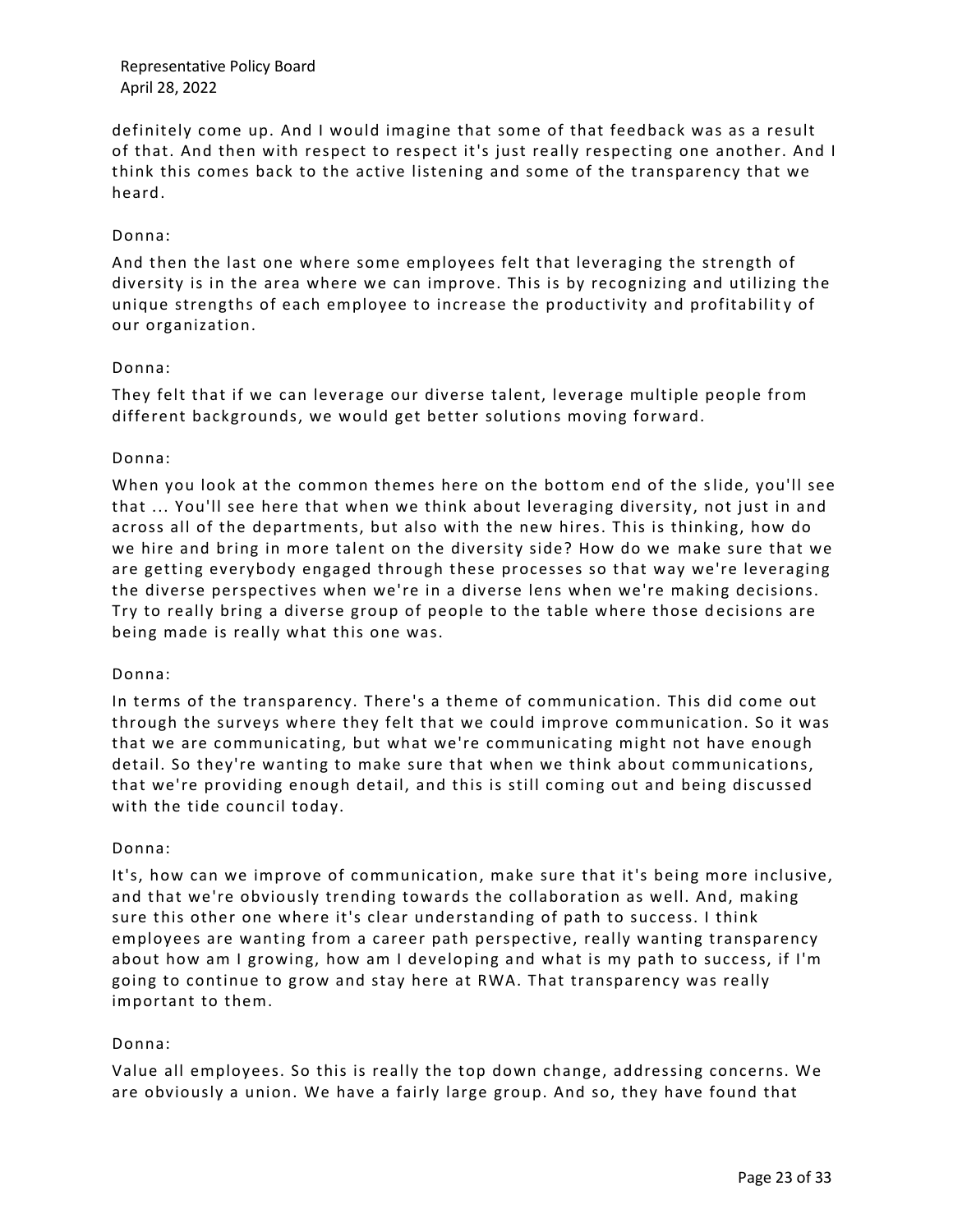there's union issues, concerns that are coming up wanting to make sure that there's some representation there. Again, respect came up through the opportunities.

## Donna:

But really overall, I think the overall theme has been, how do we help improve the company culture and really helping move the business forward. That active listening is going to be important to help us move that needle.

## Donna:

In terms of the fairness, when I hear this eliminate favoritism. Again, I think this is corporate versus field, versus the operations, versus union versus non -union, that's what seems to be resonating with that group. But making sure that there's also equitable pay and benefits. We do have different benefit plans for union versus non on union, merit based advancement. They want to see that we don't obviously just say, promoting people into roles that we're putting it out there and we're using some kind of merit based to make those decisions in terms of how we advance people.

## Donna:

And then of course, in terms of accountability, making sure that you're consistent in your practices about how you treat one person versus the other.

## Donna:

And then collaboration is just, less silos. Some groups will say that we're not siloed. Some will say that we're collaborative because you see the collaboration on the strength side. So there is a mix of feedback in terms of that.

## Donna:

But I think collaboration is so important that you'll hear it on both ends. Some people feel maybe it's happening at a smaller scale and maybe not on a broader scale. Breaking down those silos will be important and driving the employee engagement across departments, across leadership.

#### Donna:

And one great example is we just had a strategic offsite where we, brought the team together to think about our strategic plan and our fiscal year goals. That's a great way to drive cross functional collaboration across the organization. So breaking down those silos are important. Jennifer, we can go to the next slide.

#### Donna:

I think it's the slide before this. Let me see. Yep. There you go. So in order to kind of move this program forward it's really important to make sure that it starts at the top, right.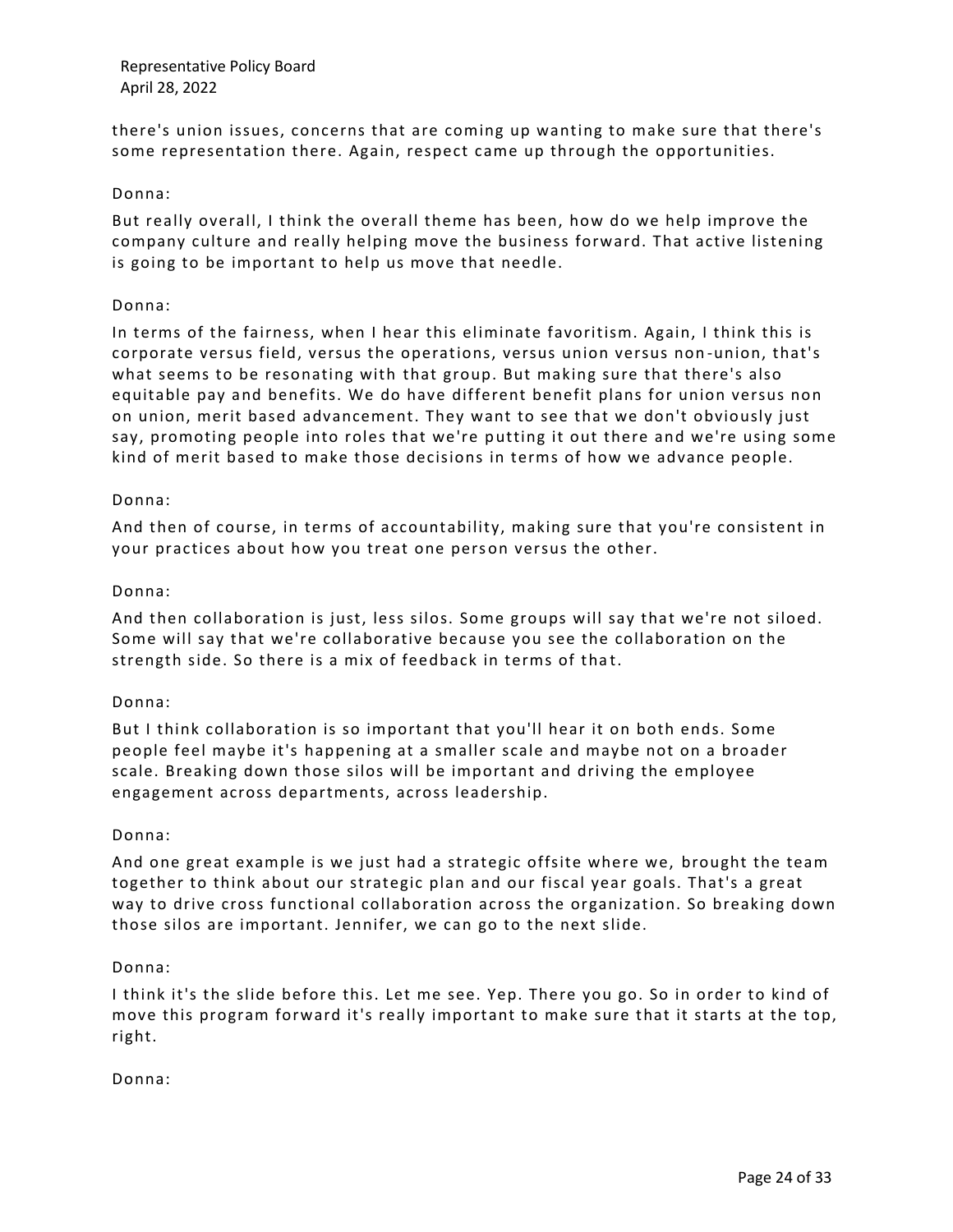We have our board of directors [inaudible 00:58:34] it, our CEO, our executive team. Really making sure that we provide the support and the right messaging to the business. We're obviously moving the tide council forward. We have a group of 20 people. We are continuing to allow them access to an involvement, and that is happening once every three weeks, the group is coming together. They're carving out about an hour, hour and a half just for the tide council to focus on moving those priorities that I just shared with you.

## Donna:

Getting access and support to resources to help move this forward. This is really a cultural movement. It's not a project, it's not an initiative. It really is around honing in on how do we help in terms of developing our employees and helping the culture move forward.

## Donna:

Again, leveraging resources like leading cultural solutions, who's our third party that's helping us drive this initiative currently. And then support from internal and external communications, marketing branding teams in terms of ... We're doing trainings, we're marketing these programs trying to make sure that people or participating in these. Getting their engagement is going to be really important.

## Donna:

Again, engagement from middle and frontline managers. When we're doing training, it's important to make sure that, our operational people, we have to pull our field operations people. We can't have 50 or 60 people if we've got close to 300 people and our business is still participating. We've to make sure we're engaging employees at all level so that we can move the culture forward.

## Donna:

Gaining that ... Getting that engagement from those frontline managers, working with individuals like Jim Corta and Sunny, and those individuals as well, to make sure that their staff are participating and that we're working with them when we identify the times that we want to carve out. And it doesn't cause business disruption in any way.

#### Donna:

And really administrative support. It's a tremendous amount of project management. I've personally been digging into this and spent quite a bit of time on making sure that this is successful and coordinating and partnering with the administrative support. We've had a lot of administrative support and project management support, which has been fantastic.

#### Donna:

If we go to the last slide, I'll just talk at a high level here. But you know, there's a number of key components to ensuring success with this program.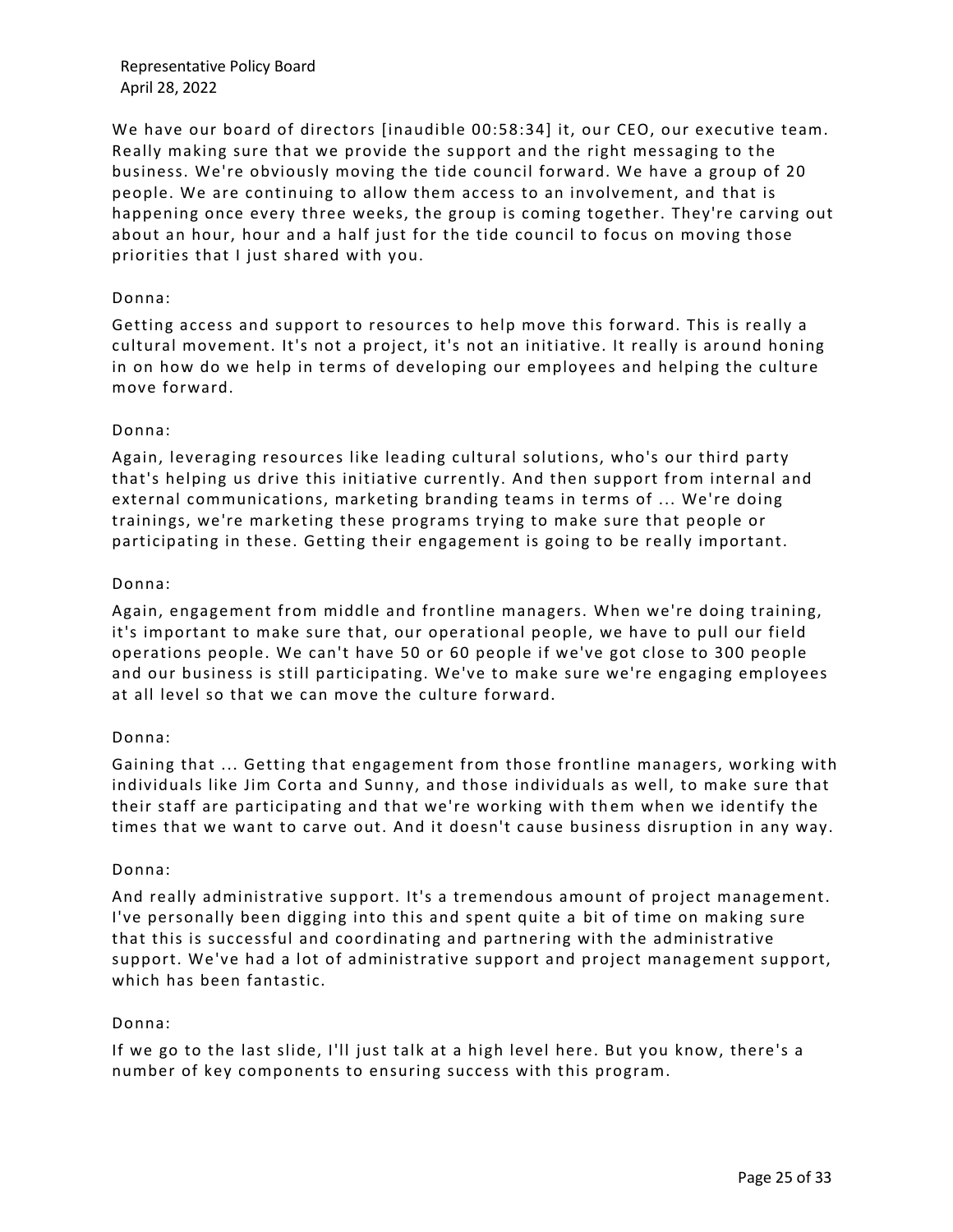## Donna:

You know, as I mentioned, the listening phase where early on about a year ago, where they assessed the current state of diversity across the company and really listening to our employees and how they feel. And that's going to continue.

### Donna:

But the feedback has been very consistent. I have looked at the data from the diversity surveys and compared it to some other employee surveys and other surveys and things that have happened. The feedback is definitely very consistent.

#### Donna:

The second phase, which is the learned phase, where the employees are learning the history, the language again, through the tide council as well, just really understanding what all of that is. What that means and what we need to do. And in terms of the leaning in and living it, the leaning in is kind of where we are right now where we're training our employees.

## Donna:

If we think about that, currently, and the employee manager training is happening. We're developing the action plans on those strategic priorities.

## Donna:

In terms of the employee training, we have conducted two community conversations this year. As I mentioned earlier, we had approximately 50 employees attend to each of those sessions. So the first community conversation was focusing on identity and privilege where we acknowledge what privilege exists.

## Donna:

We learn the different types of privilege and how it affects colleagues. And so that employees can better be able to understand how they interact with each other. We had about 55 participants in that session.

#### Donna:

The second session was trust for impact. This workshop was facilitated by leading cultural solutions where this was exploring trust. Again, we talked about that as one of the opportunities in our group. How do we explore trust ... And what are the things that we need to do to make sure that we're a highly productive work culture and that we're demonstrating trustworthiness across the organization, and that we're facilitating a sense of community. Helping people recognize and understand that. A nd again, we had about 50 employees attend that session as well.

#### Donna:

On the manager training side, we have conducted our first of four sessions. The first one was focusing around grounding people on the tools needed to make effective change and champion diversity at sessions called the power of diversity.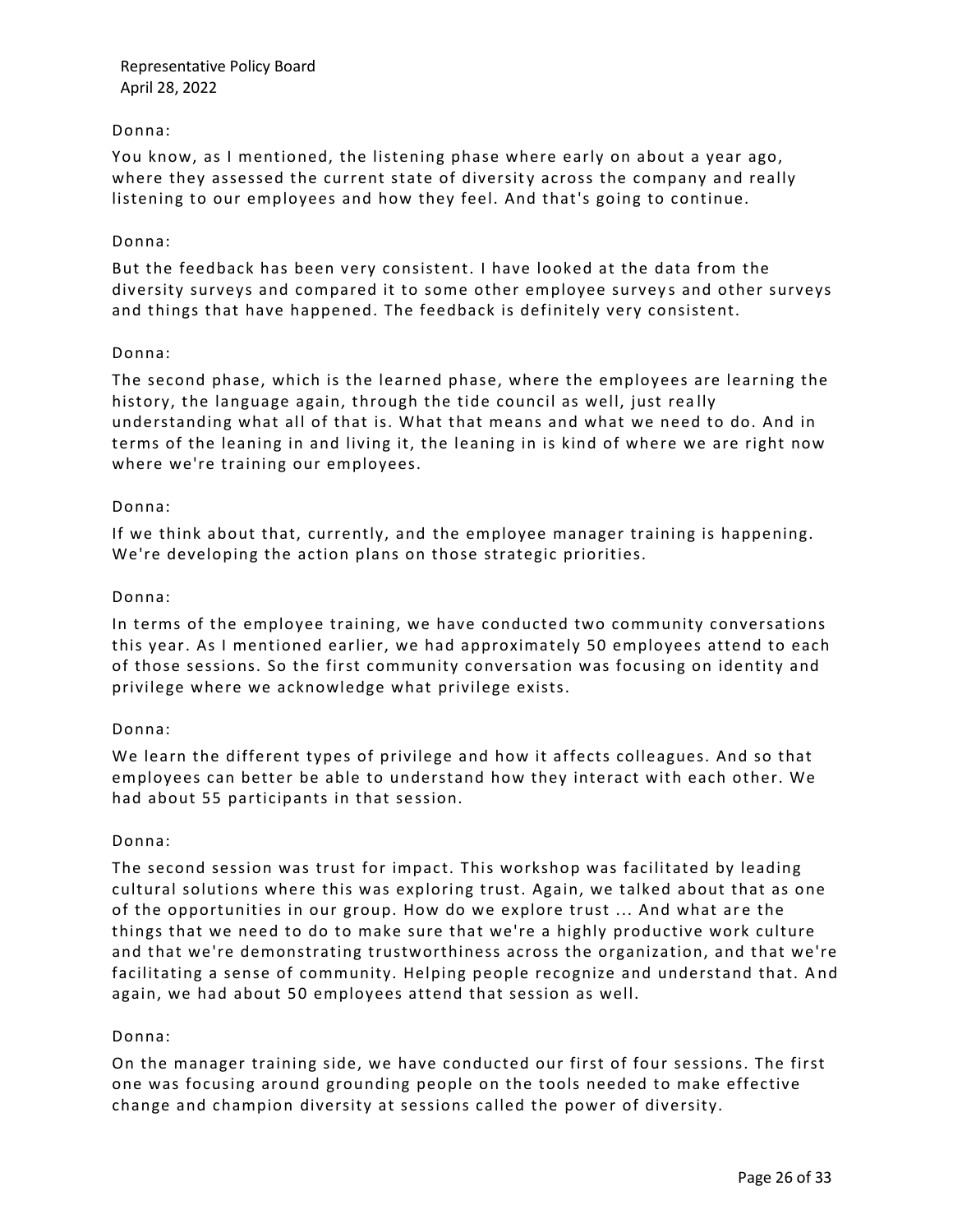## Donna:

And we have three others focusing around building biases of awareness, another one around introduction of diversity. And then the final one will be again around building trust. But these are focused on people leaders.

## Donna:

So managers of people. We have about 60 of those people. And we actually had really good attendance in this session. What we did was we scheduled two sessions for this. We worked with each of the functional leads and maybe the next layer down and asked them to invite their people and carve out time so we could get good participation, and we had actually 70% representation, which was very, very good. Forty two of the 60 managers actually attended that.

## Donna:

And, as I mentioned earlier, diversity starts at the top. So it's important that our key leaders are participating in these sessions and understanding what diversity is and the goals that we're trying to make and what their role is and how they help move this forward.

## Donna:

When we think about diversity there's really three guiding principles that we've put in place across our RWA. The first one is really having diverse perspectives at the table. I talked about that a little bit earlier, where that's reflecting the community that we serve. We want to have employees. We want to hire employees that look like our suppliers look like our vendors look like our board look like our employees. We're all really representing that group. And, and making sure that those diverse perspectives are at the table.

## Donna:

The second guiding principle is around shared authority. In order systems to drive change, we need perspectives from different parts of the organization. And so, that shared authority is going to be important. And a good example of that, as I mentioned is last week we had a leadership offsite and that was focusing around our fiscal year goals and objectives. And Larry led that with the group, with the leadership team and invited a number of employees to come and really brainstor m with us on what were our strategic goals and where we're headed and how do we work together to make sure that we're all making the right decisions and it will be nice. Because as we think about our fiscal year 23 goals, we can create alignment at the employee level on what is their role and how they help move this forward. And, that will help give them a sense of shared authority as well.

## Donna:

And then the third guiding principle, which you saw was collaboration. It was on our strengths and opportunity slide where collaborative decision making is important. One example is the tide council. This group, it was a group of 20 people coming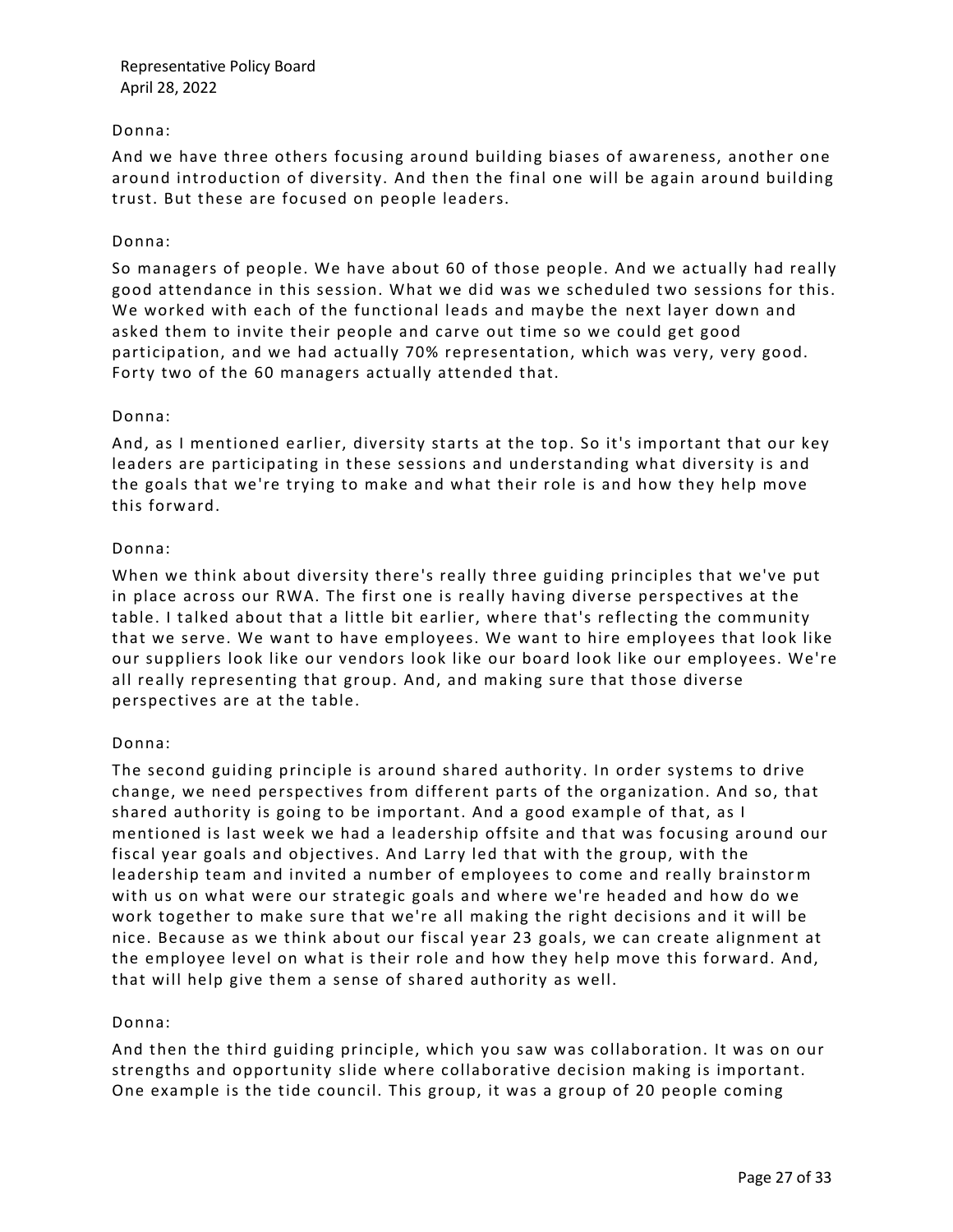together where they were brainstorming and thinking about, based on the feedback and analyzing the data through those surveys, those focus groups and so forth, what do we need to do to help move RWA forward?

## Donna:

And they made key decisions, right. Key ... They collaborated cross-functionally. They talked about what our vision, our mission were. They set our values for di versity and really this roadmap that I'm sharing with you today. They had an opportunity to do that together. And it was a great challenge for them to really, as I mentioned, have collaborative decision making.

## Donna:

You see this in agile organizations where they're collectively making decisions real time cross-functionally, and it drives a really good sense of ownership across the business and a lot of positive things.

## Donna:

I'm really excited by all the great work that has happened. And now we're in the lean in phase where we're training and developing our people around these areas and hopefully be able to move the needle on our journey to inclusion.

## Donna:

The organization's been putting a lot of time and effort to make these strides, and I'm really proud of the tide council and all the work that they've been doing. They've, they've definitely put in a lot of time and special thanks to Larry and the leadership team. I know they're here, but they've allowed these teams to come together to really spend time, because it is important to all of us.

## Donna:

With that I'm happy to open it up for any questions that anybody has for myself or anybody on the leadership team in terms of diversity and all the great work that has been happening at the business.

#### Mario:

Thank you, Donna. Thank you very much. Questions? Yes.

Tim:

I got a question. Basically, the workforce consists of how many unionized working groups and how many unions? If there's only one, if you could inform me.

#### Tim:

And the role of fairness, where there are certain divisions just brought about by one's professional capacities. How do you address fairness in those, in that realm?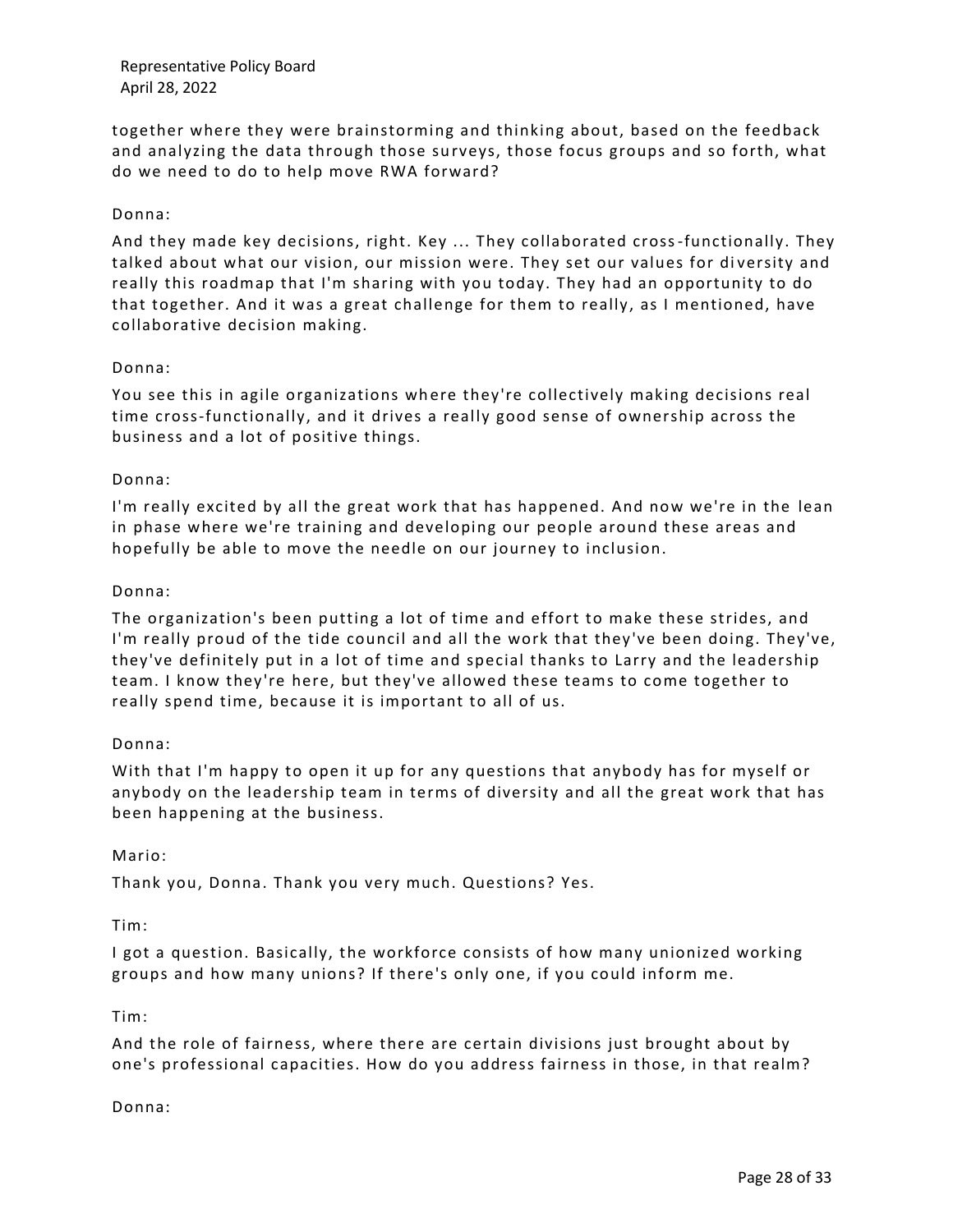Yeah, so we have two unions.

## Donna:

We have the police union and the skilled workers. And the unions represent about half the organization. I think where our head count is around 270 -ish employees. And about half of it is sitting in the operations group, the call centers, the other big area for the, for the skilled worker group.

## Donna:

But when you think about fairness you got to think about ... With these collective bargaining agreements, it is difficult in terms of the benefit side, but typically each union will look at ... These are public documents, so they'll see what one union gets versus another union.

## Donna:

They do research that even when, when they're negotiating and obviously I always like to kind of say, what are the right benefits or what are the right things that we need to put in place that are right for our employees and try to drive those initiatives.

## Donna:

Sometimes it can be hard because, you get into negotiations in terms of that. But when you think about out our practices and how we treat people and our decision making. So like right now, we're talking about workplace flexibility. Those are ... should be easier decisions to some degree. We still have obviously, an operations group and we've got business that needs to happen. And it is really 24/7 if there's an emergency, we have to think about those things.

## Donna:

But it is hard, but I think what you are overall hearing from the employee base is, the fairness is it's not just fairness of, I want this and somebody else is getting it. It's kind of a combination of that transparency and communication and kind of sharing why things happen.

## Donna:

When they see that, they might understand why there might be differences if there are differences, but to the extent that you can have policies, practices, some key decisions that allow you to make those decisions across the organization will help drive some of that fairness across the businesses versus, well, we're going to give this to the union and not to the non-union as an example. You definitely don't want to go with that approach, but you do have to think about the implications on those decisions.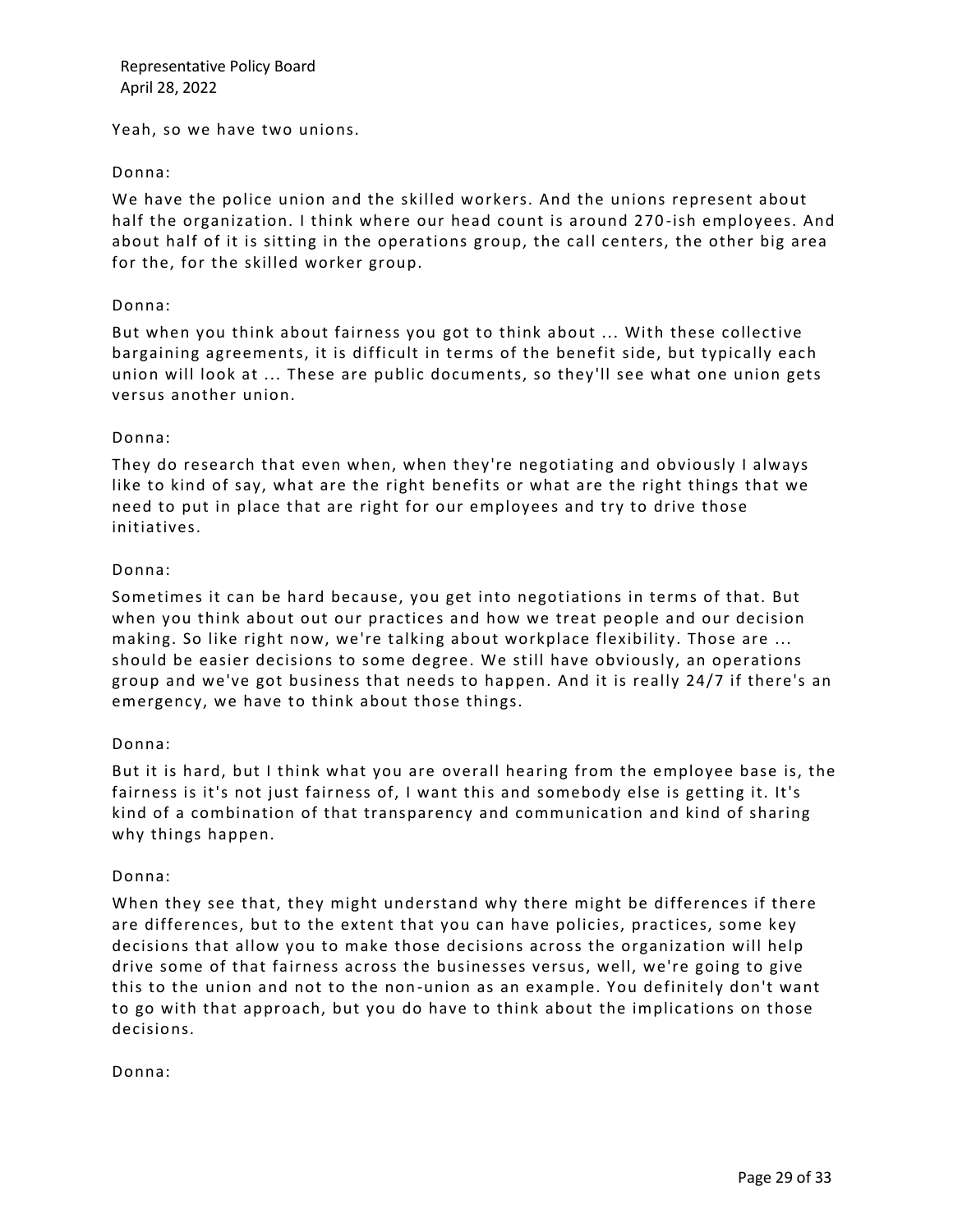And if it's going to impact a collective bargaining agreement or impact one group one way or another. I always kind of think about those different factors when making some decisions, especially when it comes to the people side.

## Tim:

I have one follow up if I may. And it has to do with, I understand customer service, the call, the call center people are going to be continuing to work at home and they're able to do this.

## Tim:

I understand there's productivity advantages. And there's a general level of happiness. I guess my overall question, maybe it's a concern is how fair is that?

#### Donna:

Yeah, no, it's a great point. I think when you think about the call center and primarily jump in after ... I'll kind of respond if you want to jump in, feel free to do so. But I mean, when you think about the call center from an HR view when you have ...

## Donna:

When you've made a decision as a workforce to take your employees and have some at home, some days at home and some days in the offic e, it's very hard for that kind of a job because they physically have to have the setup. With their computers, the way that they're responding to calls very high volume calls that are coming in from a technical perspective, and they're also taking all their stuff, right. Like they physically would have to be picking up their office two days in the office, two days at, three days at home or whatever that mix is.

#### Donna:

It's very, very hard. I, when I walked in the door two months ago, I first said, "Hmm, okay, I get it." And you know, I was at a call center when COVID hit and we had over 215 employees, we made the same decision. Those people still are remote. And I think the business, when we make a decision to come back we have to make a decision. Is it at the three day mark that you make and come back? Or is it at the five day mark when we're fully operational? Because it is hard, but it would be, if we brought them back, then they'd say, "Hey, wait a minute. We've got people that are working from home two days a week."

## Donna:

We are getting that same fee feedback with the operations group, right? We've got field operations. They've not been able to go home. They've been in critical positions as well. It's not just the call center. We do have people that are physically in the office. We've had our police department that hasn't had the luxury of even going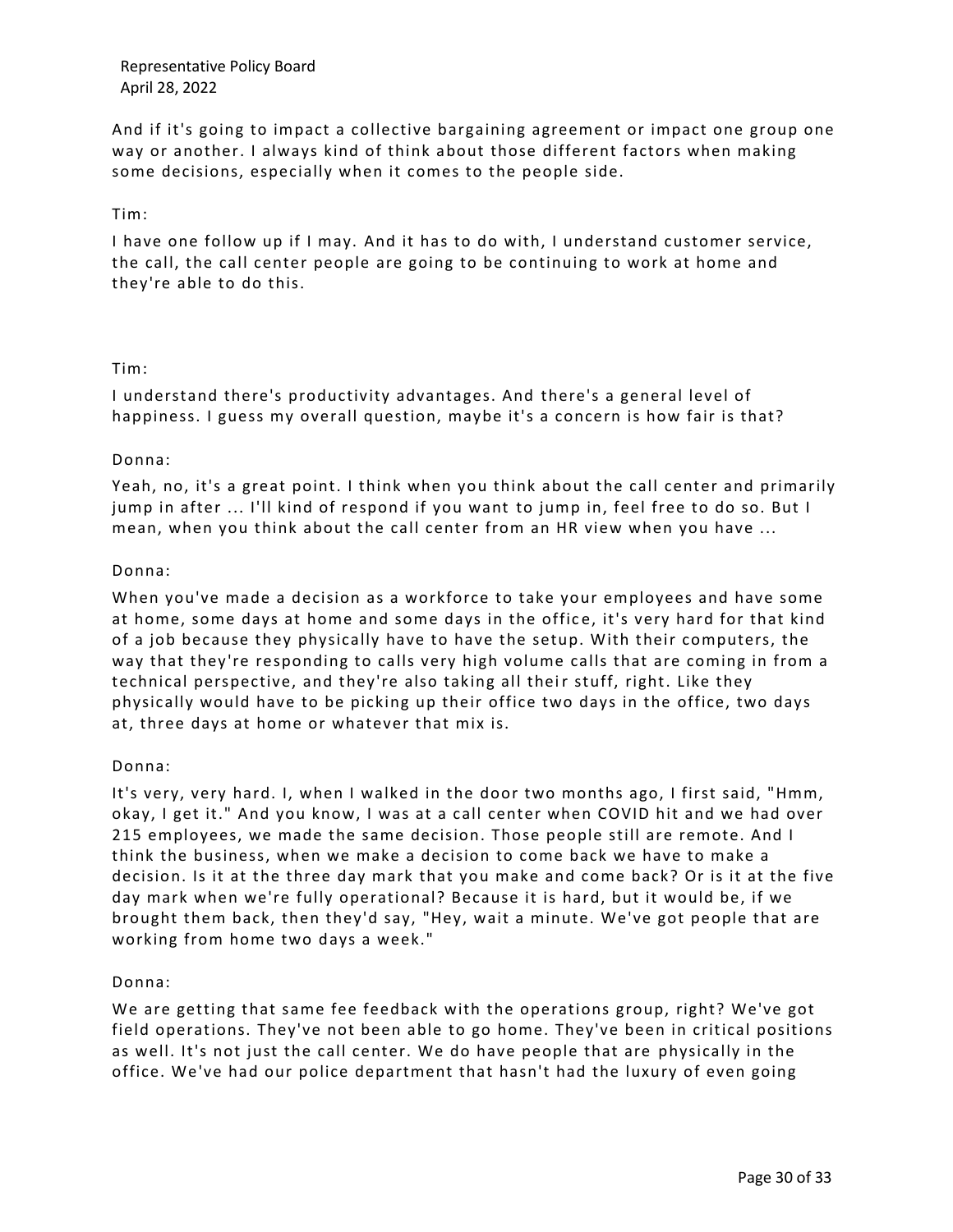home either and some other critical functions that have been there in the office. Like the mail room people have been having to make sure that there's still stuff there.

## Donna:

It's hard to kind of create the fairness because we are still trying to run and operate a business. But what you got to do is try to think about what's happening with that group. How do we create the right thing to kind of create that b alance, but be mindful of in that, and then hopefully be transparent in your communication on why those decisions were made so that people can really appreciate why those decisions were made. Not just, "Hey, they're there ... I'm home five days and I'm wor king five days." So it is a big balance is my point, I guess.

## Prem:

Yeah, I think, and just to add what the Donna was saying, right. Again, fairness, that's a great question. Right. And if you think about it, it's to some degree, it's also about, the role. The role that they're playing. Right. And to your point if you think about in terms of productivity, etc. Absolutely. Right.

## Prem:

As an example, pre pandemic levels, I used, I know myself and the management team used to spend a lot of time about flexibility issue, etc. When it comes to why and our grievances in addressing that, we used to spend a lot of time addressing those things versus now the team is very, very much productive. We doubled our call volumes and we still have the same workforce, right? So there are some benefits as a company that comes with it.

#### Prem:

But in terms of fairness, I think it really depends on the role. As an example, it might mean that somebody has to take off work at 04:30. Providing that flexibility for other employees in terms of fairness. And sometimes it's really one on one. I think the teams are addressing those things. And there are certain initiatives we are looking at along the same lines where we are thinking about how about a four day week? And, we are doing some analysis on seeing if that's going to help our field people where you don't need to be five days in the field.

#### Prem:

There are things that we are trying to do as part of that fairness, but that's the great question and believe or not, this is the same challenge every organization is facing right across, United States. We are trying to bring the best value for all our employees and keep it fair. So hopefully that kind of summarizes it right. And there's still a lot of work to be done. We're still working through that.

Mario: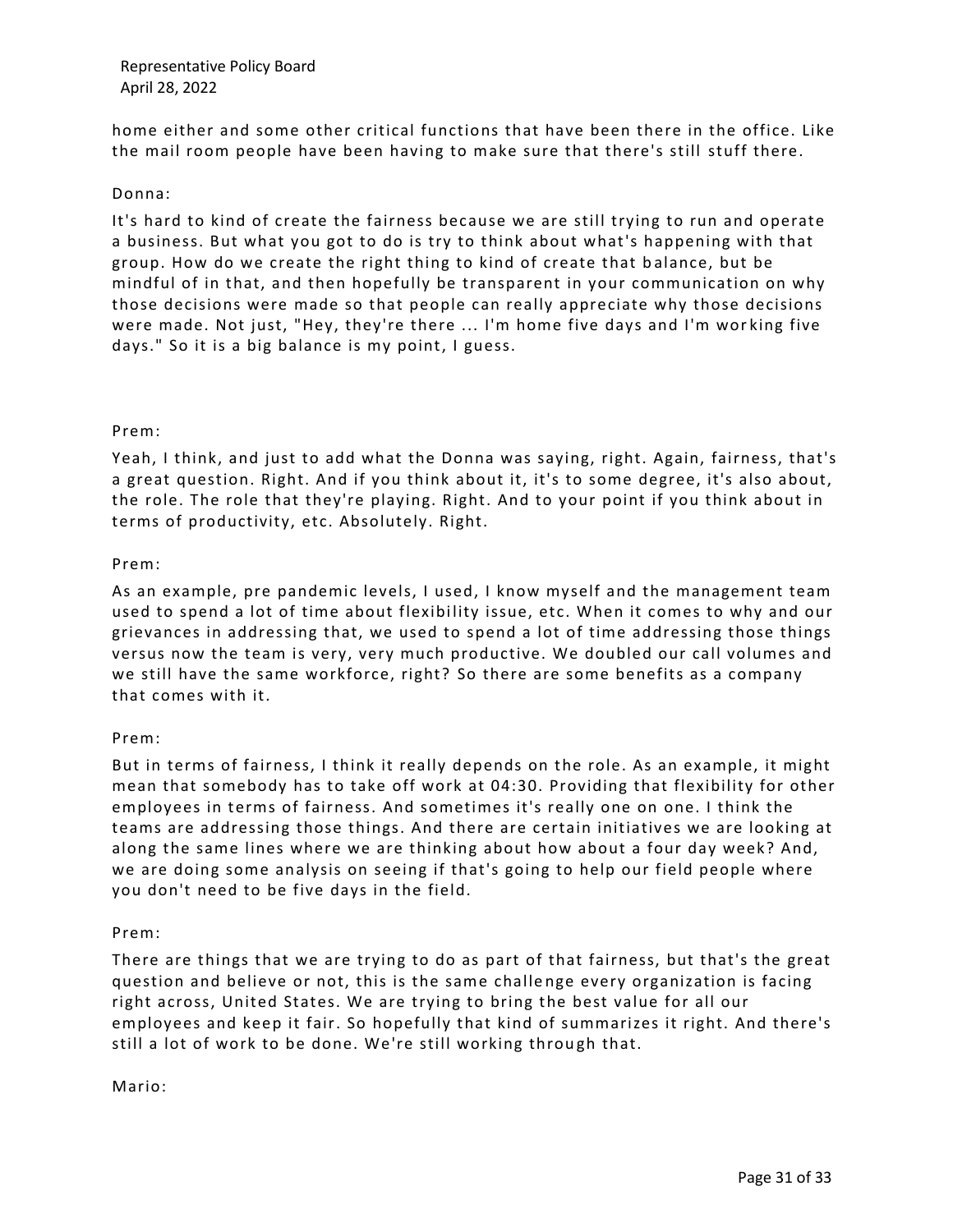Thank you. Other questions.

## Anthony:

I'd like to compliment Donna for being a two month employee having all of this under her belt and being able to present it the way she did. So congratulations, Donna.

## Donna:

Thank you, Anthony.

Mario:

[inaudible 01:15:31]. Any other questions?

## Tim:

I had one simple one, Donna, and I missed it as you went through the slides. The T in Tide is for?

## Donna:

I didn't know where you were going? It's tapping T A P P I N G tapping inclusion.

Tim:

Okay. Thank you very much. I've been racking my brain since you first introduced it. [crosstalk 01:16:07].

Donna:

Tapping inclusion. [crosstalk 01:16:10].

Mario:

And I want to kind of echo Tony's comment and really thank you, Larry, the whole senior management team and David and the board.

Mario:

I mean, it's come a long way. RWA has been a leader in this area since the mid 1990s across Connecticut. And I really wanted to thank you for bringing it to a completely different level than it was in the 1990s when it was ... While our workforce is not as diverse as our customer base. What does that mean? And how do we change that? And really you've taken it quite farther than that group ever did. So kudos to you all.

Larry:

Thank you.

Donna:

Thank you. Thank you, Mr. Chairman.